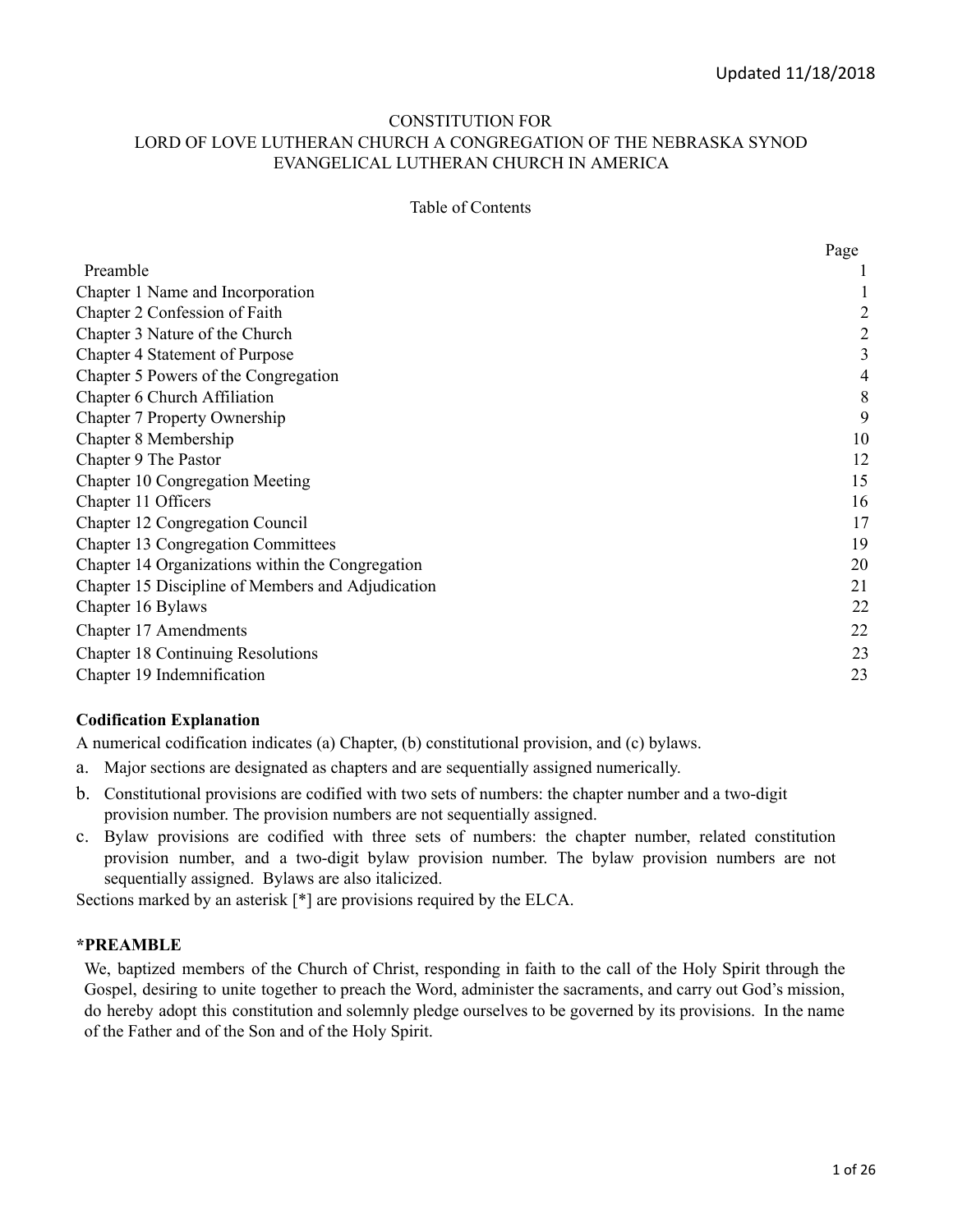# **Chapter 1.**

## **NAME AND INCORPORATION**

- **C1.01.** The name of this congregation shall be LORD OF LOVE LUTHERAN CHURCH.
- **C1.02.** For the purpose of this constitution and the accompanying bylaws, the congregation of LORD OF LOVE LUTHERAN CHURCH is hereinafter designated as "this congregation."
- **C1.03.** This congregation shall be incorporated under the laws of the State of NEBRASKA.

## **Chapter 2.**

## **CONFESSION OF FAITH**

- \*C2.01. This congregation confesses the Triune God, Father, Son, and Holy Spirit.
- \*C2.02. This congregation confesses Jesus Christ as Lord and Savior and the Gospel as the power of God for the salvation of all who believe.
	- a. Jesus Christ is the Word of God incarnate, through whom everything was made and through whose life, death, and resurrection God fashions a new creation.
	- b. The proclamation of God's message to us as both Law and Gospel is the Word of God, revealing judgment and mercy through word and deed, beginning with the Word in creation, continuing in the history of Israel, and centering in all its fullness in the person and work of Jesus Christ.
	- c. The canonical Scriptures of the Old and New Testaments are the written Word of God. Inspired by God's Spirit speaking through their authors, they record and announce God's revelation centering in Jesus Christ. Through them God's Spirit speaks to us to create and sustain Christian faith and fellowship for service in the world.
- \*C2.03. This congregation accepts the canonical Scriptures of the Old and New Testaments as the inspired Word of God and the authoritative source and norm of its proclamation, faith, and life.
- \*C2.04. This congregation accepts the Apostles', Nicene, and Athanasian Creeds as true declarations of the faith of this congregation.
- \*C2.05. This congregation accepts the Unaltered Augsburg Confession as a true witness to the Gospel, acknowledging as one with it in faith and doctrine all churches that likewise accept the teachings of the Unaltered Augsburg Confession.
- \*C2.06. This congregation accepts the other confessional writings in the Book of Concord, namely, the Apology of the Augsburg Confession, the Smalcald Articles and the Treatise, the Small Catechism, the Large Catechism, and the Formula of Concord, as further valid interpretations of the faith of the Church.
- \*C2.07. This congregation confesses the Gospel, recorded in the Holy Scriptures and confessed in the ecumenical creeds and Lutheran confessional writings, as the power of God to create and sustain the Church for God's mission in the world.

## **Chapter 3.**

## **NATURE OF THE CHURCH**

- \*C3.01. All power in the Church belongs to our Lord Jesus Christ, its head. All actions of this congregation are to be carried out under his rule and authority.
- \*C3.02 This church confesses the one, holy, catholic, and apostolic Church and is resolved to serve Christian Unity throughout the world.
- \*C3.03 The Church exists both as an inclusive fellowship and as local congregations gathered for worship and Christian service. Congregations find their fulfillment in the universal community of the Church, and the universal Church exists in and through congregations. The Evangelical Lutheran Church in America, therefore, derives its character and powers both from the sanction and representation of its congregations and from its inherent nature as an expression of the broader fellowship of the faithful. In length, it acknowledges itself to be in the historic continuity of the communion of saints; in breadth, it expresses the fellowship of believers and congregations in our day.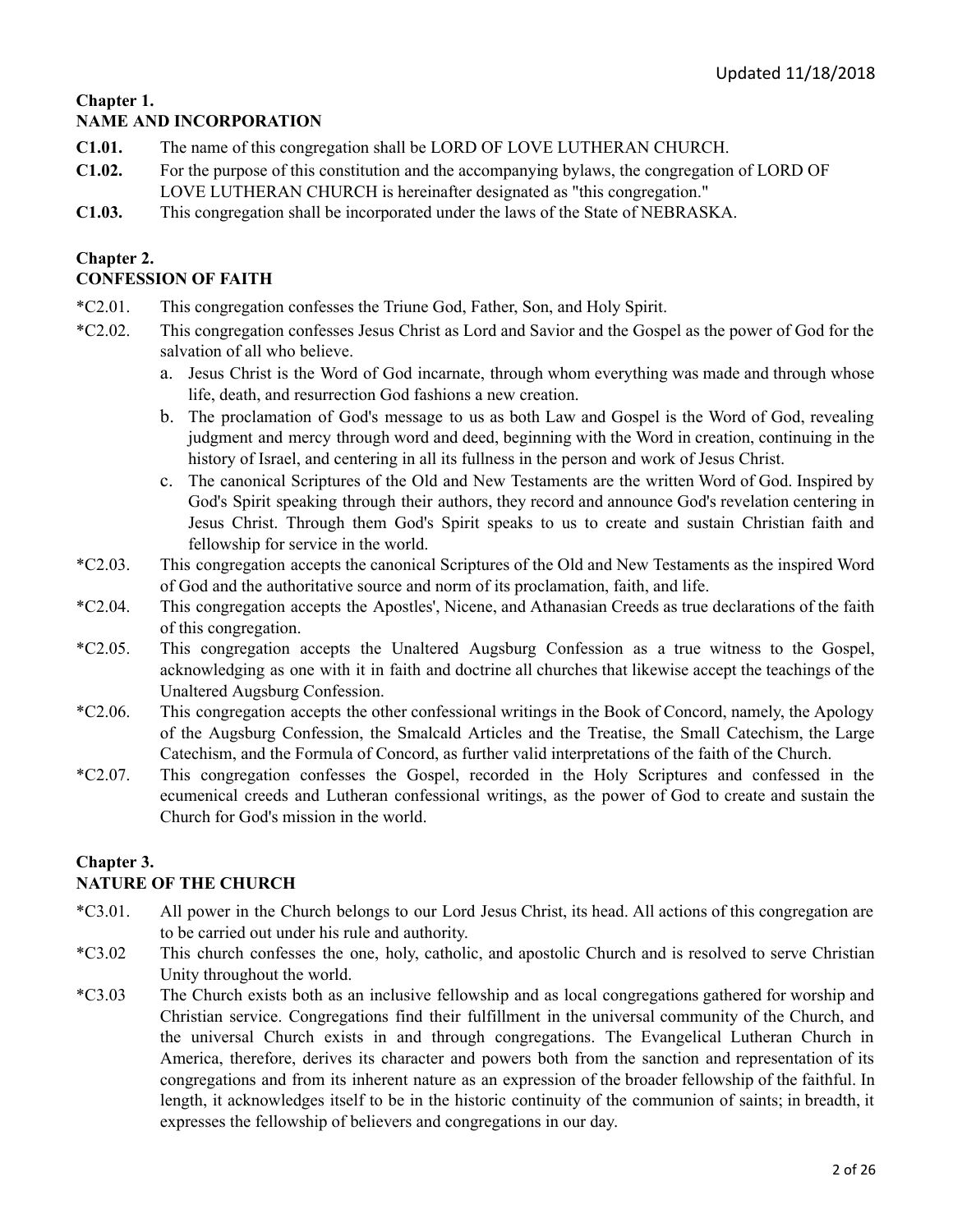- \*C3.04 This church, inspired and led by the Holy Spirit, participates in the Lutheran World Federation as a global communion of churches, engaging in faithful witness to the gospel of Jesus Christ and in service for the sake of God's mission in the world.
- \*C3.05. The name Evangelic al Lutheran Church in America (E LCA or "this church") as used herein refers in general references to this whole church, including its three expressions: congregations, synods, and the churchwide organization. The name Evangelical Lutheran Church in America is also the name of the corporation of the churchwide organization to which specific references may be made herein

# **Chapter 4.**

## **STATEMENT OF PURPOSE**

- \*C4.01. The Church is a people created by God in Christ, empowered by the Holy Spirit, called and sent to bear witness to God's creative, redeeming, and sanctifying activity in the world.
- \*C4.02. To participate in God's mission, this congregation as a part of the Church shall:
	- a. Worship God in proclamation of the Word and administration of the sacraments and through lives of prayer, praise, thanksgiving, witness, and service.
	- b. Proclaim God's saving Gospel of justification by grace for Christ's sake through faith alone, according to the apostolic witness in the Holy Scripture, preserving and transmitting the Gospel faithfully to future generations.
	- c. Carry out Christ's Great Commission by reaching out to all people to bring them to faith in Christ and by doing all ministries with a global awareness consistent with the understanding of God as Creator, Redeemer, and Sanctifier of all.
	- d. Serve in response to God's love to meet human needs, caring for the sick and the aged, advocating dignity and justice for all people, working for peace and reconciliation among the nations, and standing with the poor and powerless, and committing itself to their needs.
	- e. Nurture its members in the Word of God so as to grow in faith and hope and love, to see daily life as the primary setting for the exercise of their Christian calling, and to use the gifts of the Spirit for their life together and for their calling in the world.
	- f. Manifest the unity given to the people of God by living together in the love of Christ and by joining with other Christians in prayer and action to express and preserve the unity which the Spirit gives.
- \*C4.03. To fulfill these purposes, this congregation shall:
	- a. Provide services of worship at which the Word of God is preached and the sacraments are administered.
	- b. Provide pastoral care and assist all members to participate in this ministry.
	- c. Challenge, equip, and support all members in carrying out their calling in their daily lives and in their congregation.
	- d. Teach the Word of God.
	- e. Witness to the reconciling Word of God in Christ, reaching out to all people.
	- f. Respond to human need, work for justice and peace, care for the sick and the suffering, and participate responsibly in society.
	- g. Motivate its members to provide financial support for the congregation's ministry and the ministry of other parts of the Evangelical Lutheran Church in America.
	- h. Foster and participate in interdependent relationships with other congregations, the synod, and the churchwide organization of the Evangelical Lutheran Church in America.
	- i. Foster and participate in ecumenical relationships consistent with churchwide policy.

#### *C4.03.00 Holy Communion*

C4.03.01 Participation in Holy Communion shall be open to all baptized who confess faith in Jesus Christ as *Savior, desire to amend their sinful lives, and accept the scriptures teaching regarding the Real*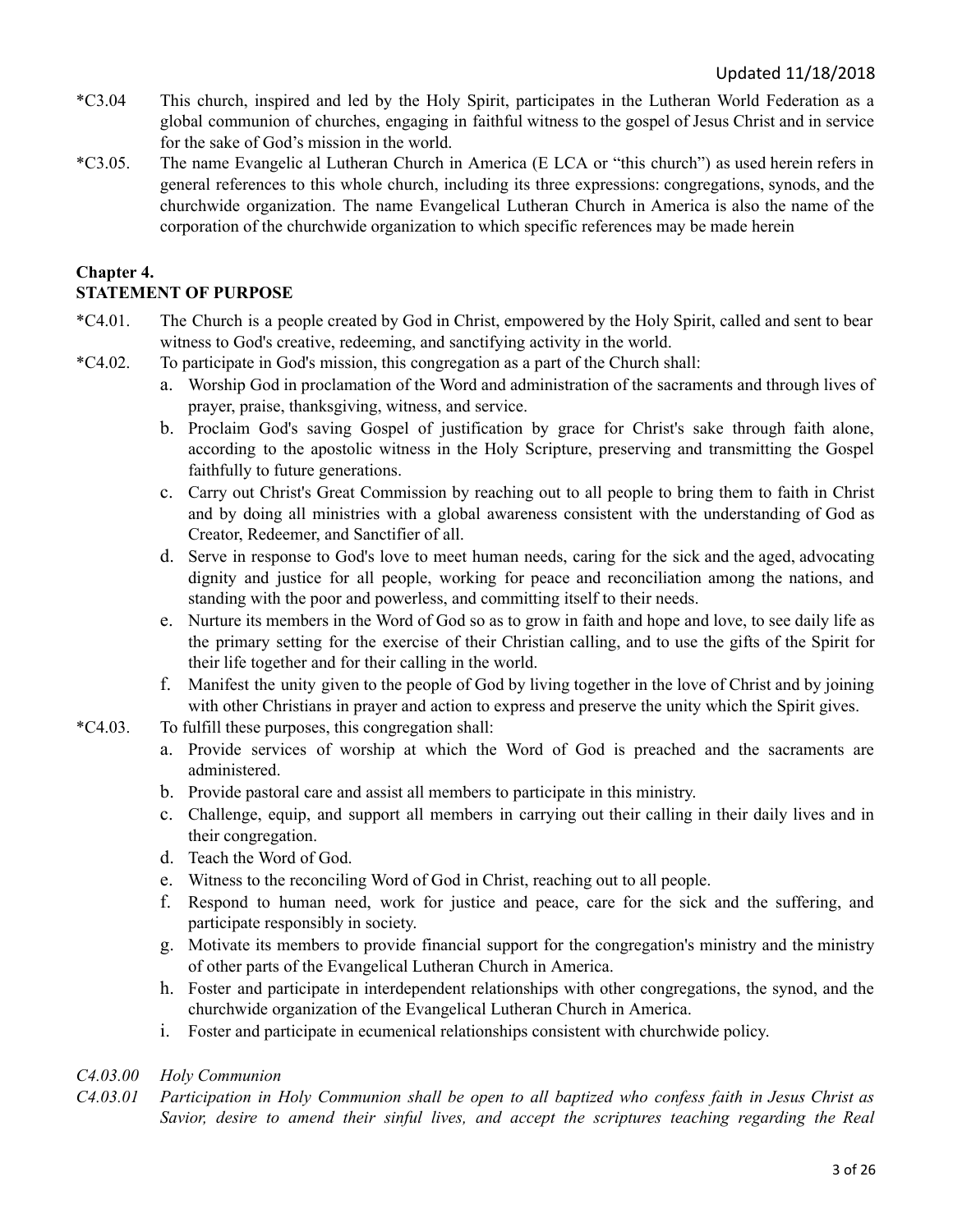*Presence of Christ with His Body and Blood in the sacrament.*

- \*C4.04. This congregation shall develop an organizational structure to be described in the bylaws. The Congregation Council shall prepare descriptions of the responsibilities of each committee, task force, or other organizational groups and shall review their actions. Such descriptions shall be contained in continuing resolutions in the section on the Congregation Committees.
- \*C4.05. This congregation shall, from time to time, adopt a mission statement which will provide specific direction for its programs.
- \*C4.06. References herein to the nature of the relationship between the three expressions of this church—congregations, synods, and the churchwide organization—as being interdependent or as being in a partnership relationship describe the mutual responsibility of these expressions in God's mission and the fulfillment of the purposes of this church as described in this chapter, and do not imply or describe the creation of partnerships, co-ventures, agencies, or other legal relationships recognized in civil law.

#### **Chapter 5.**

#### **POWERS OF THE CONGREGATION**

- \*C5.01. The powers of this congregation are those necessary to fulfill its purpose.
- \*C5.02. The powers of this congregation are vested in the Congregation Meeting called and conducted as provided in this constitution and bylaws.
- \*C5.03. Only such authority as is delegated to the Congregation Council or other organizational units in this congregation's governing documents is recognized. All remaining authority is retained by the congregation. The congregation is authorized to:
	- a. call a pastor as provided in Chapter 9;
	- b. terminate the call of a pastor as provided in Chapter 9;
	- c. call a minister of Word and Service
	- d. terminate the call of a minister of Word and Service in conformity with the constitution of the Evangelical Lutheran Church in America;
	- e. adopt amendments to the constitution, as provided in Chapter 16, amendments and bylaws, as specified in Chapter 17, and continuing resolutions, as provided in Chapter 18;
	- f. approve the annual budget;
	- g. acquire real and personal property by gift, devise, purchase, or other lawful means;
	- h. hold title to and use its property for any and all activities consistent with its purpose;
	- i. sell, mortgage, lease, transfer, or otherwise dispose of its property by any lawful purpose;
	- j. elect its officers, Congregation Council, boards, and committees, and require the members of the council to carry out their duties in accordance with the constitution, bylaws, and continuing resolutions; and
	- k. terminate its relationship with the Evangelical Lutheran Church in America as provided in Chapter 6.

#### *C5.03.00 Parish Records*

- *C5.03.01 The records of the congregation shall be and remain the property of the congregation.*
- *C5.03.02 The pastor(s) shall be responsible for the maintenance of the records, except as otherwise provided herein. Upon the termination of the pastor's service in the congregation, the pastor shall have brought the records up to date prior to said pastor's departure.*
- *C5.03.03 The records shall consist of:*
	- *a. The roster of baptized, confirmed, and voting members*
	- *b. The ministerial acts performed by the pastor.*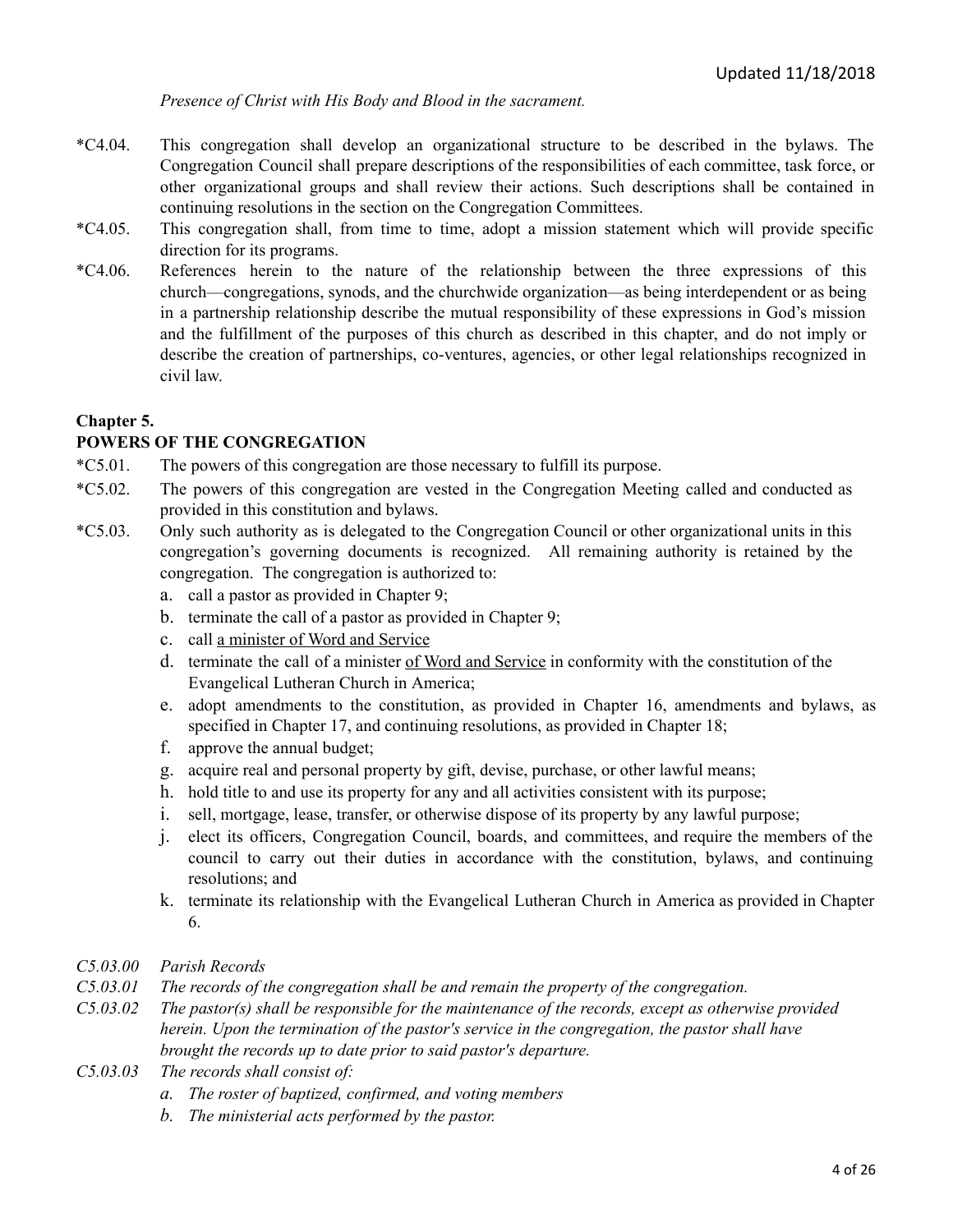- *c. The minutes and reports of the Nebraska Synod and the Handbook of the Evangelical Lutheran Church of America.*
- *d. The minutes of the meetings of the congregation and the Congregation Council, for which the secretary of the congregation shall be responsible*
- *e. The financial records of the congregation for which the treasurer of the congregation shall be responsible.*
- *C5.03.04 The pastor shall report to the Nebraska Synod of the Evangelical Lutheran Church of America such statistics as may be requested and shall annually report to the congregation a summary of the ministerial acts.*
- C5.03.05 Should the congregation be dissolved, the official records of the congregation shall be deposited in *the archives of the Evangelical Lutheran Church of America or its successor.*
- \*C5.04. This congregation shall choose from among its voting members laypersons to serve as voting members of the Synod Assembly as well as persons to represent it at meetings of any conference, cluster, coalition, or other area subdivision of which it is a member. The number of persons to be elected by the congregation and other qualifications shall be as prescribed in guidelines established by the Nebraska Synod of the Evangelical Lutheran Church in America.
- C5.05. In order to provide for faithful management of all the gifts God has given to us time, talents, the created world, and money – this congregation shall establish and provide for the administration of special money funds*.*
- *C5.05.00 Major Improvement Fund*
- *C5.05.01 The Major Improvement Fund is established to provide funds for unexpected, unbudgeted building and grounds repairs or for capital improvements to the building and grounds. This fund is established to receive designated gifts from congregation members to meet capital improvement needs of the Congregation. Assets from this fund are not to be used to defray normal operating expenses.*
- *C5.05.02 The Congregation Council is responsible for managing this fund. Management of the fund includes:*
	- *a. Providing the congregation with an annual accounting of all fund expenditures.*
	- *b. Annual planning of major improvement projects and expenditures. Appropriate projects include, but are not limited to, purchase, repair, or replacement of equipment, furnishings, building and grounds components of significant cost. General maintenance costs are to be included in the annual general fund budget.*
	- *c. Annual presentation of a budget for the Major Improvement Fund for Congregation approval.*
	- *d. Maintenance of an adequate balance within the fund to meet emergency expenditures. An emergency is any condition that adversely af ects or is detrimental to the operation of the church facility.*
	- *e. Approval of all fund expenditures based on the limits established through these by-laws.*
	- *f. Evaluating fund balances and expenditures using a fund index. The fund index shall be the current year's budgeted general fund expenditures, rounded to the nearest \$10,000, as approved by the Congregation at an annual meeting.*
- C5.05.03 The Major Improvement Fund shall not exceed a balance of \$75,000. Any monies in excess of this *amount shall be used to prepay long-term debts of the Congregation. In the absence of any long-term debts, excess monies shall be directed to the general fund.*
- $C$ 5.05.04 A minimum fund balance equal to 3% of the fund index shall exist to ensure the ability to *address emergency expenditures. Non-emergency spending from the Major Improvement Fund shall not take the fund below the minimum fund balance.*
- *C5.05.05 A Major Improvement Plan and Budget for the Major Improvement Fund will be submitted for*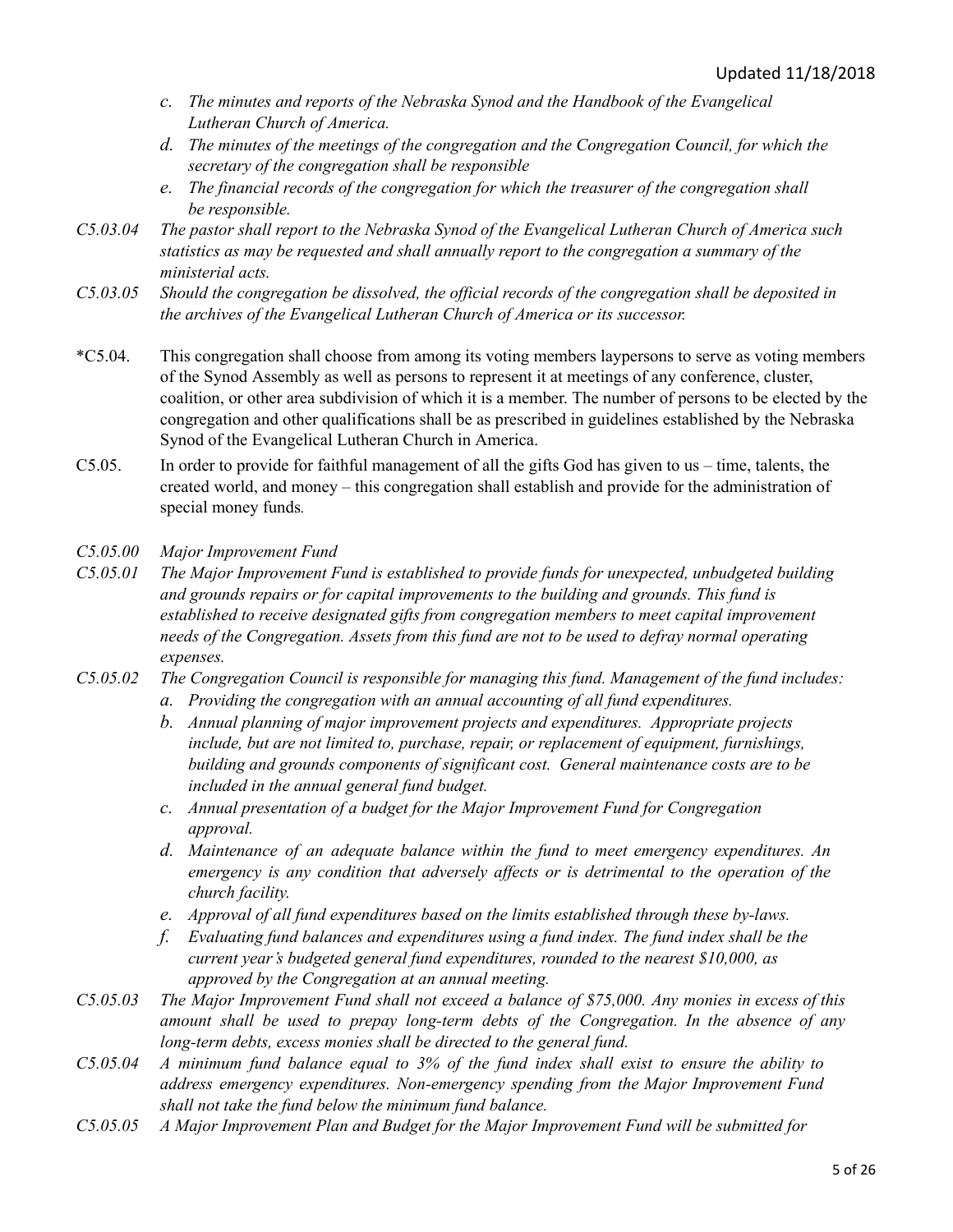*Congregational approval annually. Expenditures for each approved project cannot exceed forecasted costs by more than 10% without additional Congregation approval.*

- *C5.05.06 Contracts for any major project to involve Major Improvement Funds shall be reviewed and recommended by the Ministry of Resources and presented to the Ministry of Vision and Coordination. The Ministry of Vision and Coordination shall assess the approval requirements for the proposed expenditure and act accordingly to obtain approval from the Congregation Council or Congregation.*
- C5.05.07 The Congregation Council has the authority to spend up to 4% of the fund index for each emergency *situation without Congregation approval.*
- C5.05.08 The Congregation Council has the authority to spend up to 1% of the fund index annually for *unbudgeted Major Improvement Fund expenditures without Congregation approval.*
- *C5.05.10 Endowment Fund*
- *C5.05.11 The Endowment Fund is established to encourage, receive, and administer gifts to the congregation made in the form of bequests in wills, charitable remainder and other trusts, charitable gift annuities, assignment of life insurance, and transfer of properly including, but not limited to, cash, stocks, bonds, real estate, and personal property in accordance to established gift receiving policies.*
- *C5.05.12 The Endowment Fund is established to enhance the mission outreach of Lord of Love Lutheran Church apart from the general operation of the Congregation. No portion of the Fund shall be used for the annual operating budget of Lord of Love.*
- *C5.05.13 An Endowment Committee shall be established to act as ambassadors of the fund to foster growth of the fund through acquisition of new assets and to administer the annual grant awarding process.*
- *C5.05.14 The Finance Committee will act as custodian of the Fund.*
- C5.05.15 All Fund assets are to be held in the name of Lord of Love Lutheran Church Endowment Fund.
- *C5.05.16 The Finance Committee shall make decisions to accept, hold, sell, exchange, rent, lease, transfer, convert, invest, reinvest, and in all other respects to manage, and control the assets of the fund; including stocks, bonds, debentures, mortgages, notes, or other securities, as In their judgment they deem wise and prudent, subject to the usual standard of prudence required of trustees of similar funds.*
- *C5.05.17 The Finance Committee may request other members of the Congregation to serve as advisory members and; at the expense of the Fund, may provide for such professional counseling on investments or legal matters as it deems in the best interest of the Fund.*
- C5.05.18 Members of the Finance Committee shall not be liable for any losses which may be incurred upon the investments of the assets of the Fund except to the extent such losses shall have been caused by bad faith or gross negligence. No member shall be personally liable as long as he or she acts in good faith *and with ordinary prudence. Such member shall be liable only for his or her own willful misconduct* or omission and shall not be liable for the acts or omissions of any other member. No member shall *engage in any self-dealing or transactions with the Fund in which the member has direct or indirect* financial interest and shall at all times refrain from any conduct in which his or her personal interest *would conflict with the interest of the Fund.*
- C5.05.19 The Finance Committee shall provide on a quarterly basis a Fund financial report to the Endowment *Committee, Congregation Council, through the Ministry of Vision and Coordination, at regularly called meetings of the congregation, and, if requested, at special meetings of the congregation. A full and complete audited account of the administration of the Fund shall be prepared annually.*
- *C5.05.20 Gifts and bequests to the fund; including all income earned thereon, shall accumulate until a principal amount of Fifty Thousand Dollars (\$50,000) is achieved.*
- C5.05.21 Monies from the fund shall be distributed annually and at any other times deemed necessary by the *committee in accordance with the following mission statement:*
	- *▪ The Lord of Love has called us through his Son, Jesus Christ, into His family. As fellow*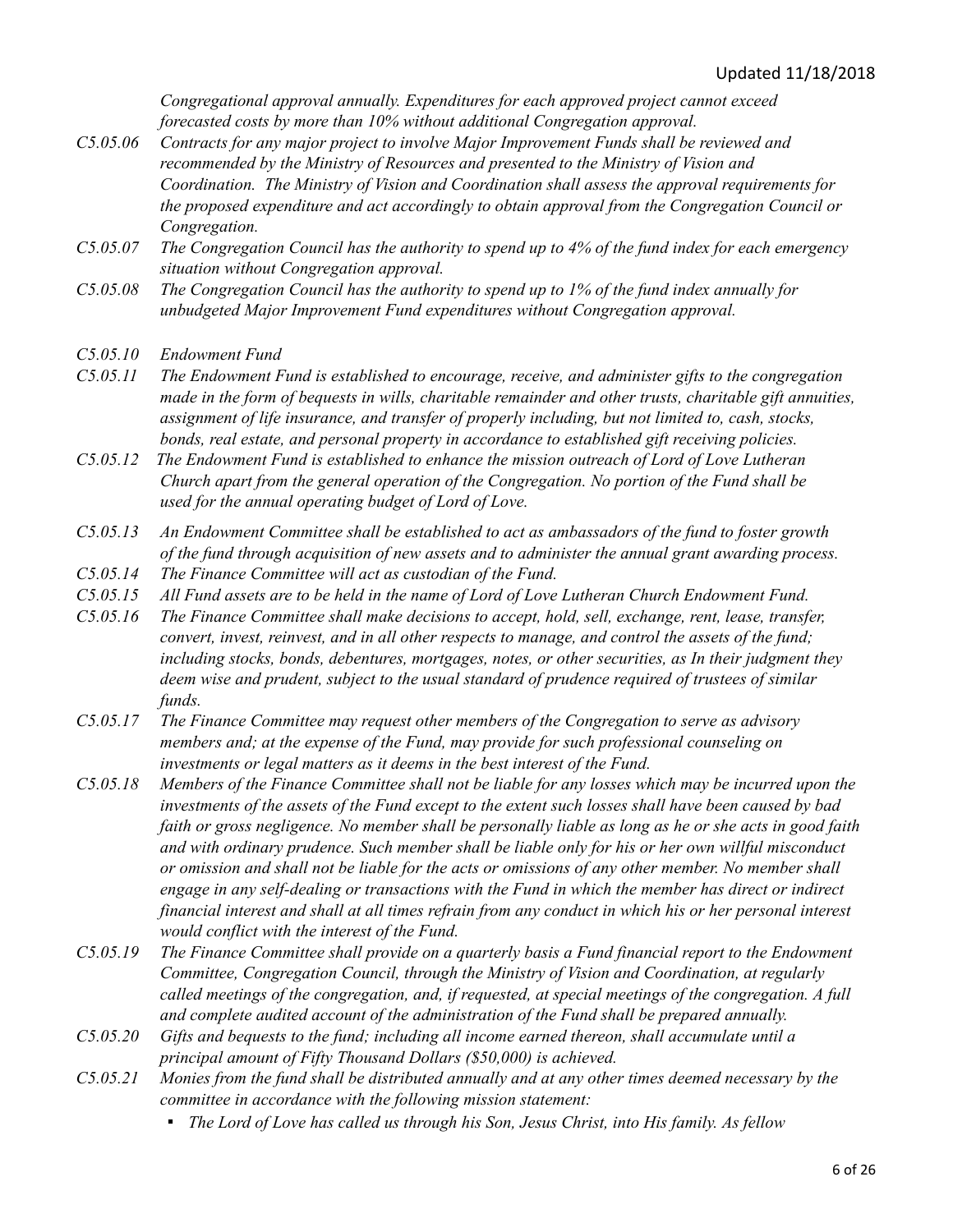*members of this diverse family, within the Body of Christ, we: Celebrate, proclaim, and teach the Gospel*

- *▪ Support one another in our struggles to understand and do God's will; Nurture each other through prayer, acceptance, and forgiveness; and*
- *▪ Act out our faith and love by sharing our gifts and reaching out to our world.*
- *C5.05.22 The Endowment Committee shall meet at least quarterly and actively promote and create awareness of the Fund. A quorum shall consist of three (3) voting members. A majority present and voting shall carry any motion or resolution.*
- *C5.05.23 The Endowment Committee shall develop procedures to solicit, evaluate, and approve proposals for grant awards from the fund.*
- *C5.05.24 The Endowment Committee with assistance from the Finance Committee shall report to the congregation the amount of monies available and distributed for grants. This reporting shall be through the annual report of the congregation.*
- $C5.05.26$  If the Fund Balance is less than \$50,000 on September 30 no grants may be awarded for the next 12 *months.*
- C5.05.27 The amount of funds that may be distributed will be calculated as a percentage of the Fund Balance *as of September 30 of each year and apply for the next 12 months.*
- *C5.05.28 The calculation of the percentage of the fund to be distributed will be determined as follows:*
	- *The standard percentage shall be from 3% to 5% of the fund's balance as of September 30 of the current year.*
	- *The actual distribution percentage used must limit the amount to be distributed to the dif erence between the September 30 balance and \$50,000.*
	- *The amount to be distributed must not bring the fund balance as of September 30 below \$50,000.*
	- *The Finance Committee will use their best judgment in determining the actual distribution percentage for each year. Factors to be considered include current needs, current economic conditions and past fund earnings history.*
	- *A Finance Committee recommended distribution percentage greater than 5% must be approved by the Church Council.*
	- *The Finance Committee will insure that there are suf icient funds in the cash account to cover awarded grant distributions.*
- *C5.05.29 In the event that Lord of Love Lutheran Church ceases to exist either through merger or dissolution, disposition or transfer of the Fund shall be in conformity with constitution provision for that other property of the congregation. Consultation with the Evangelical Lutheran Church in America may be desirable to satisfy obligations for specific gifts to the Fund.*
- *C5.05.30 Dedicated Funds*
- *C5.05.31 The Congregation Council is authorized to direct the treasurer to establish accounts as necessary within the checking and/or savings accounts of the church to be used to fund a committee, organization, or special project of the church, or to support a specialized ministry or mission of the congregation.*
- *C5.05.40 Receipt of Special Gifts*
- *C5.05.41 The Congregation Council is authorized to establish and administer policies related to the receipt of undesignated and special gifts and how accepted gifts may be distributed to various funds, including but not limited to the Endowment Fund, Memorial Fund, Major Improvement Fund, General Fund, and other Special Funds established to support the ministries and special projects of the congregation.*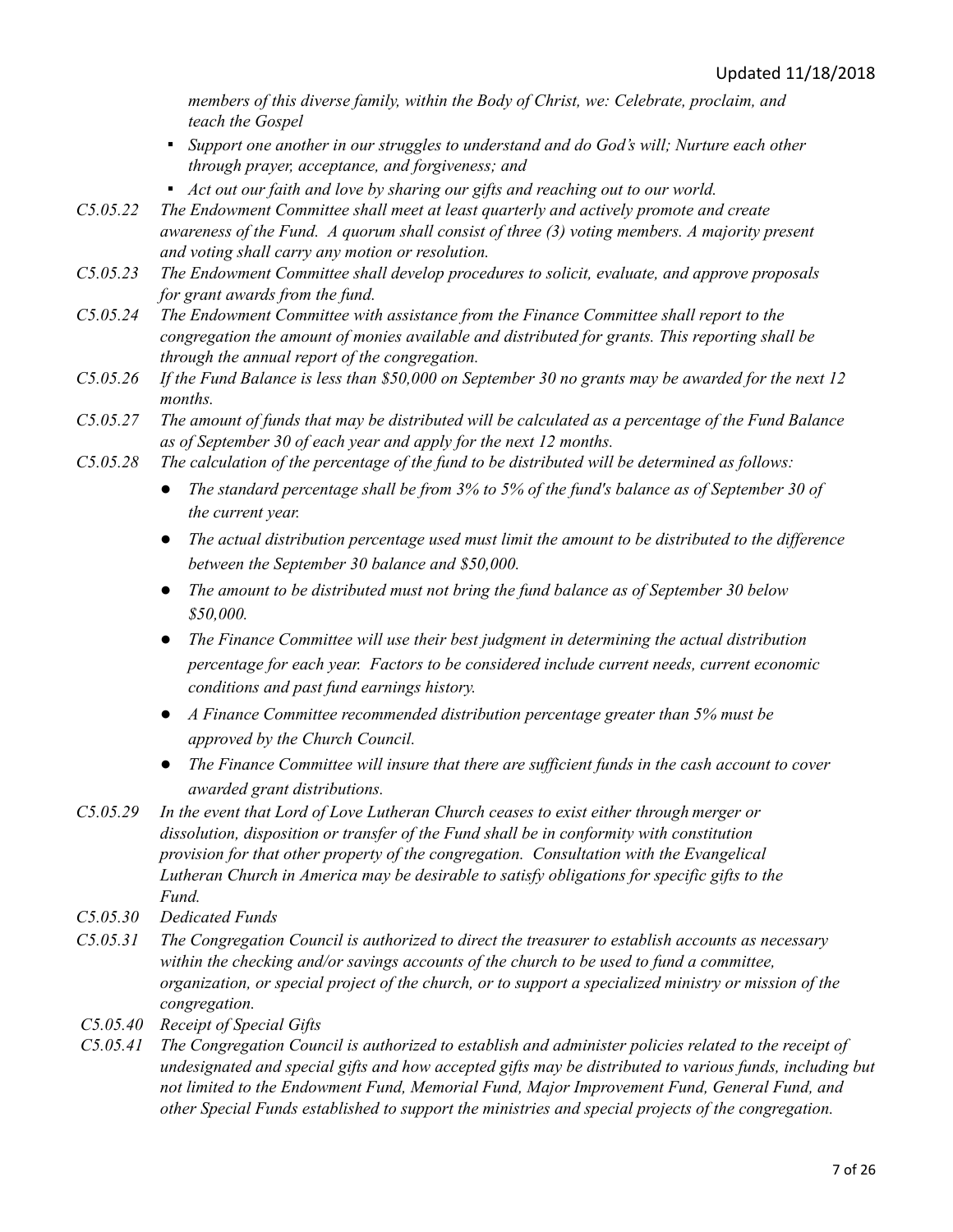## **Chapter 6. CHURCH AFFILIATION**

- \*C6.01. This congregation shall be an interdependent part of the Evangelical Lutheran Church in America or its successor, and of the NEBRASKA Synod of the Evangelical Lutheran Church in America. This congregation is subject to the discipline of the Evangelical Lutheran Church in America.
- \*C6.02. This congregation accepts the Confession of Faith and agrees to the Purposes of the Evangelical Lutheran Church in America and shall act in accordance with them.
- \*C6.03. This congregation acknowledges its relationship with the Evangelical Lutheran Church in America in which:
	- a. This congregation agrees to be responsible for its life as a Christian community.
	- b. This congregation pledges its financial support and participation in the life and mission of the Evangelical Lutheran Church in America.
	- c. This congregation agrees to call pastoral leadership from the roster of ministers of Word and Sacrament of the Evangelical Lutheran Church in America in accordance with its call procedures except in special circumstances and with the approval of the bishop of the synod. These special circumstances are limited either to calling a candidate approved for the roster of ministers of the Word and Sacrament of the Evangelical Lutheran Church in America or to contracting for pastoral services with a minister of the Word and Sacrament of a church body with which the Evangelical Lutheran Church in America officially has established a relationship of full communion.
	- d. This congregation agrees to consider ministers of Word and Service for call to other staff positions in the congregation according to the procedures of the Evangelical Lutheran Church in America.
	- e. This congregation agrees to file this constitution and any subsequent changes to this constitution with the synod for review to ascertain that all of its provisions are in agreement with the constitution and bylaws of the Evangelical Lutheran Church in America and with the constitution of the synod.
- \*C6.04. Affiliation with the Evangelical Lutheran Church in America may be terminated as follows:
	- a. This congregation takes action to dissolve.
	- b. This congregation ceases to exist.
	- c. This congregation is removed from membership in the Evangelical Lutheran Church in America according to the procedures for discipline of the Evangelical Lutheran Church in America.
	- d. This congregation follows the procedures outlined in C6.05.
- \*C6.05. This congregation may terminate its relationship with the Evangelical Lutheran Church in America by the following procedure:
	- a. A resolution indicating the desire of this congregation to terminate its relationship must be adopted at a legally called and conducted meeting of this congregation by a two-thirds vote of the voting members present. Such meeting may be held no sooner than 30 days after written notice of the meeting is received by the bishop of the synod, during which time the congregation shall consult with the bishop and the bishop's designees, if any. The times and manner of the consultation shall be determined by the bishop in consultation with the Congregation Council. Unless he or she is a voting member of the congregation, the bishop and the bishop's designees, if any, shall have voice but not vote at the meeting.
	- b. The secretary of this congregation shall submit a copy of the resolution to the bishop, attesting that the special meeting was legally called and conducted and certifying the outcome of the vote and shall mail a copy of the resolution to voting members of the congregation. This notice shall be submitted within 10 days after the resolution has been adopted.
	- c. The bishop of the synod shall continue in consultation, as specified in paragraph a. above during a period of at least 90 days after receipt by the synod of the notice as specified in paragraph b. above.
	- d. If this congregation, after such consultation, still seeks to terminate its relationship, such action may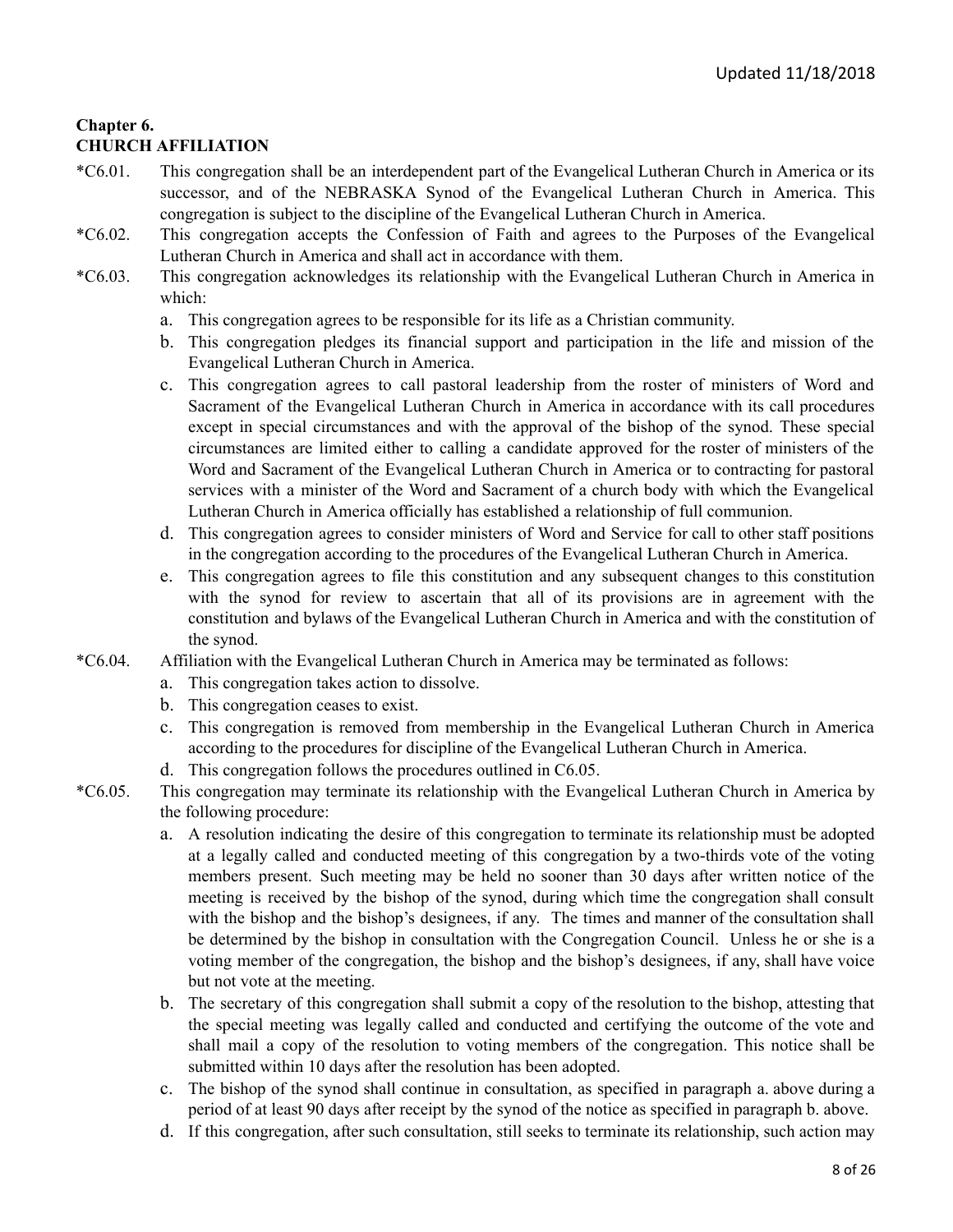be taken at a legally called and conducted special meeting by a two-thirds vote of the voting members present. Notice of the meeting shall be mailed to all voting members and to the bishop at least 10 days in advance of the meeting. Unless he or she is a voting member of the congregation, the bishop and the bishop's designees, if any, shall have voice but not vote at the meeting.

- e. A copy of the resolution, attesting that the special meeting was legally called and conducted and certifying the outcome of the vote, shall be sent to the bishop within 10 days after the resolution has been adopted, at which time the relationship between the congregation and this church shall be terminated subject to paragraphs g., h., and i. below. Unless this notification to the bishop also certifies that the congregation has voted by a two-thirds vote to affiliate with another Lutheran denomination, the congregation will be conclusively presumed to be an independent or non-Lutheran church.
- f. Notice of termination shall be forwarded by the bishop to the secretary of the ELCA, who shall report the termination to the Churchwide Assembly.
- g. This congregation shall abide by these covenants by and among the three expressions of this church:
	- 1) Congregations seeking to terminate their relationship with this church which fail or refuse to comply with each of the foregoing provisions in \*C6.05. shall be required to receive Synod Council approval before terminating their membership in this church.
	- 2) Congregations which had been members of the Lutheran Church in America shall be required, in addition to complying with the foregoing provisions in \*C6.05., to receive synodical approval before terminating their membership in this church.
	- 3) Congregations established by the Evangelical Lutheran Church in America shall be required, in addition to complying with the foregoing provisions in \*C6.05., to satisfy all financial obligations to this church and receive Synod Council approval before terminating their membership in this church.
- h. If this congregation fails to achieve the required two-thirds vote of voting members present at the congregation's first meeting as specified in paragraph a. above, another special meeting to consider termination of relationship with this church may be called no sooner than six months after that first meeting. If this congregation fails to achieve the required two-thirds vote of voting members present at the congregation's second meeting as specified in paragraph d. above, another attempt to consider termination of relationship with this church must follow all requirements of \*C6.05. and may begin no sooner than six months after that second meeting.
- \*C6.06. If this congregation considers relocation, it shall confer with the bishop of the synod in which it is territorially located and the appropriate unit of the churchwide organization before any steps are taken leading to such action. The approval of the Synod Council shall be received before any such action is effected.
- \*C6.07 If this congregation considers developing an additional site to be used regularly for worship, it shall confer with the bishop of the synod in which it is territorially located and the appropriate unit of the churchwide organization before any steps are taken leading to such action.

## **Chapter 7. PROPERTY OWNERSHIP**

- \*C7.01. If this congregation ceases to exist, title to undisposed property shall pass to the NEBRASKA Synod of the Evangelical Lutheran Church in America.
- \*C7.02. If this congregation is removed from membership in the Evangelical Lutheran Church in America according to its procedure for discipline, title to property shall continue to reside in this congregation.
- \*C7.03. If two-thirds of the voting members of this congregation present at a regularly called and conducted special meeting of this congregation vote to transfer to another Lutheran church body, title to property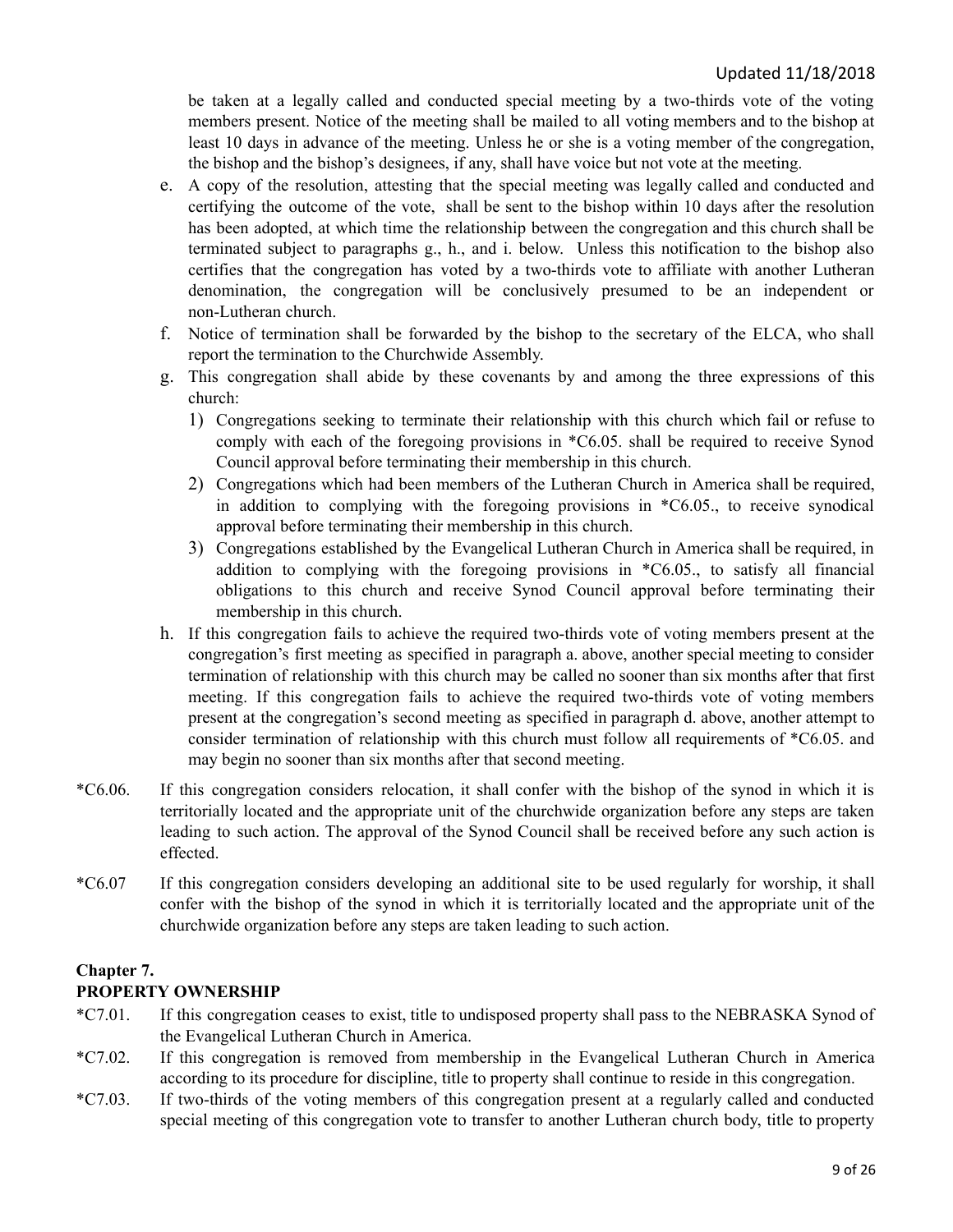shall continue to reside in this congregation, provided the process for termination of relationship in \*C6.05. has been followed. Before this congregation takes action to transfer to another Lutheran church body, it shall consult with representatives of the NEBRASKA Synod.

- \*C7.04. If two-thirds of the voting members of this congregation present at a legally called and conducted special meeting of this congregation vote to become independent or relate to a non-Lutheran church body and have followed the process for termination of relationship in \*C6.05., title to property of this congregation shall continue to reside in this congregation only with the consent of the Synod Council. The Synod Council, after consultation with this congregation by the established synodical process, may give approval to the request to become independent or to relate to a non-Lutheran church body, in which case title shall remain with the majority of this congregation. If the Synod Council fails to give such approval, title shall remain with those members who desire to continue as a congregation of the Evangelical Lutheran Church in America.
- C7.05. Notwithstanding the provisions of \*C7.02. and \*C.7.03. above, where this congregation has received property from the synod pursuant to a deed or other instrument containing restrictions under provision 9.71.a. of the *Constitution, Bylaws, and Continuing Resolutions of the Evangelical Lutheran Church in America*, this congregation accepts such restrictions and:
	- a. Shall not transfer, encumber, mortgage, or in any way burden or impair any right, title, or interest in the property without prior approval of the Synod Council.
	- b. Shall—upon written demand by the Synod Council, pursuant to †S13.23. of the constitution of the NEBRASKA Synod— reconvey and transfer all right, title, and interest in the property to the synod.

#### <span id="page-9-0"></span>**Chapter 8. MEMBERSHIP**

- \*C8.01. Members of this congregation shall be those baptized persons on the roll of this congregation at the time that this constitution is adopted and those who are admitted thereafter and who have declared and maintain their membership in accordance with the provisions of this constitution and its bylaws.
- \*C8.02. Members shall be classified as follows:
	- a. *Baptized* members are those persons who have been received by the Sacrament of Holy Baptism in this congregation, or, having been previously baptized in the name of the Triune God, have been received by certificate of transfer from other Lutheran congregations or by affirmation of faith.
	- b. *Confirmed* members are baptized persons who have been confirmed in this congregation, those who have been received by adult baptism or by transfer as confirmed members from other Lutheran congregations, or baptized persons received by affirmation of faith.
	- c. *Voting* members are confirmed members. Such confirmed members, during the current or preceding calendar year, shall have communed in this congregation and shall have made a contribution of record to this congregation. Members of this congregation who have satisfied these basic standards shall have the privilege of voice and vote at every regular and special meeting of the congregation as well as the other rights and privileges ascribed to voting members by the provisions of this constitution and its bylaws.
	- d. *Associate* members are persons holding membership in other Christian congregations who wish to retain such membership but desire to participate in the life and mission of this congregation. These individuals have all the privileges and duties of membership except voting rights or other rights and privileges ascribed to voting members by the provisions of this constitution and its bylaws.
	- e. **Seasonal** members are voting members of other ELCA congregations who wish to retain such membership but desire to participate in the life and mission of this congregation, including exercising limited voting rights in this congregation. The Congregation Council may grant seasonal membership to such persons provided that this congregation is a member of a synod where the Synod Council has approved seasonal member voting on its territory. Such seasonal members shall have all the privileges and duties of voting members except that: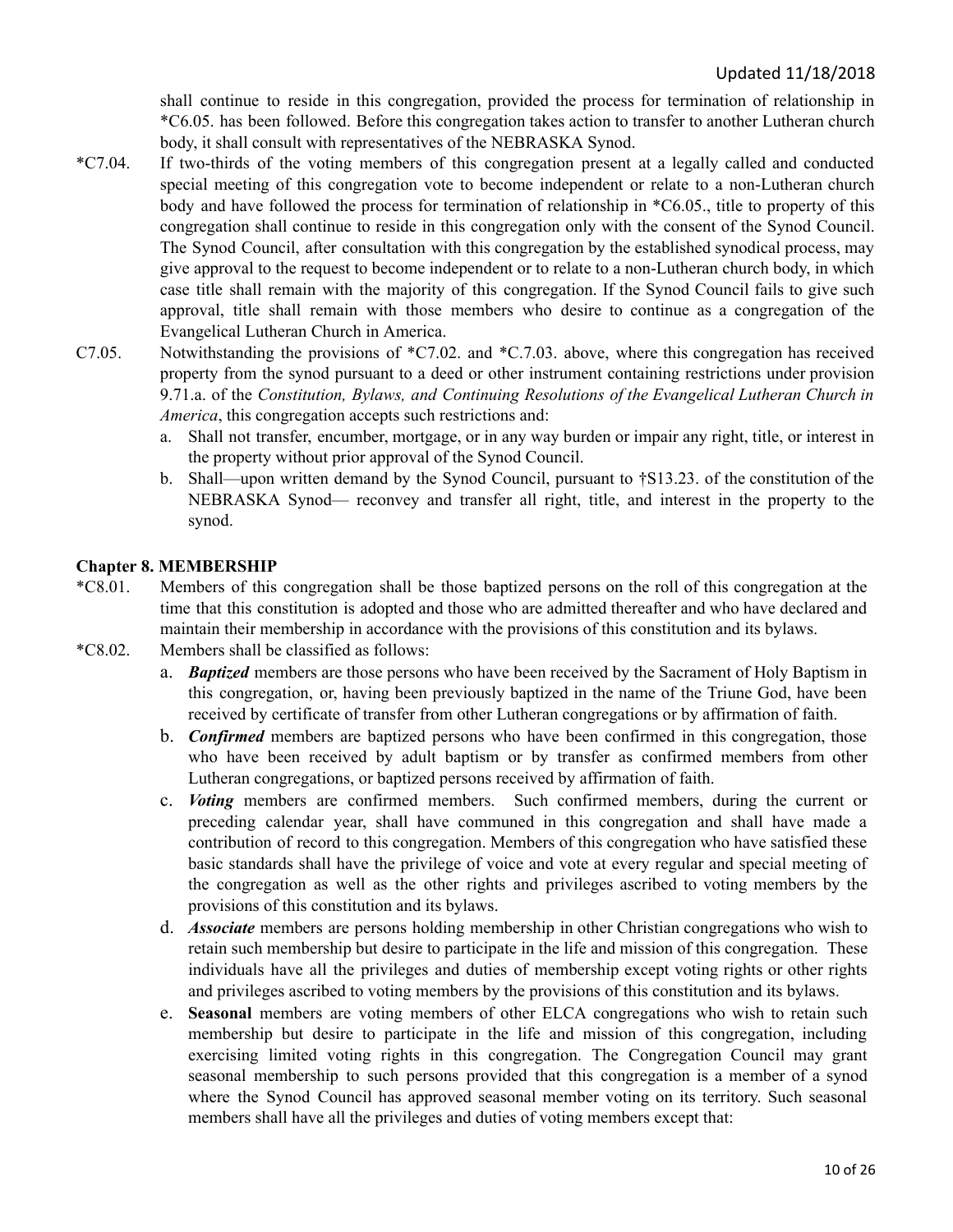- 1) they shall not be eligible for elected office in, or for membership on the Congregation Council or on a call committee of, this congregation;
- 2) they shall not have the right to vote on any matter concerning or affecting the call or termination of call of any minister of this congregation;
- 3) they shall not have the right to vote on any matter concerning or affecting the affiliation of this congregation with the ELCA;
- 4) they shall not be eligible to serve as voting members from this congregation of the Synod Assembly or the Churchwide Assembly;
- 5) they shall not, even if otherwise permitted by this congregation, vote by proxy or by absentee ballot; and
- 6) they shall not, within any two calendar month period, exercise voting rights in this congregation and in the congregation where they remain voting members.

#### *C8.02.00 Baptized Members*

- $C8.02.01$  A child, one or both of whose parents or guardians are members of the congregation, shall, upon *receiving Baptism, become a baptized member.*
- $C8.02.02$  A child, neither of whose parents or guardians is a member of the congregation, shall, upon receiving *Baptism, become a baptized member of the congregation, unless for good reason the child is to be a baptized member of another congregation, in which case the child's membership shall be transferred to that congregation.*
- $C8.02.03$  A child baptized in another congregation shall be received as a baptized member in the congregation *when a transfer has been received.*
- *C8.02.04 An unbaptized adult who has received instruction and has given evidence of an adequate understanding and acceptance of the teachings of the Word of God as confessed by the Lutheran Church, shall, upon confession of faith and Baptism, become a baptized member of the congregation.*
- $C8.02.05$  When one or both parents of baptized children are received into the membership of the congregation, *such children should be received as baptized members with the consent of the member parent or parents.*
- C8.02.06 Where a baptized child is an orphan or a ward of someone and these people move into the area served *by this congregation, the child may be received as a baptized member when it is commended to the care of this congregation by the congregation which baptized the child.*
- C8.02.07 When the parents of a baptized child are not themselves members of the Lutheran Church but move into the area served by this congregation and desire to have their child put within the pastoral care of *this congregation, the child may be received as a baptized member.*
- *C8.02.10 Confirmed Members*
- *C8.02.11 Baptized adults, previously members of a Lutheran congregation, who have received instruction in the teachings of the Word of God as confessed by the Lutheran Church, upon recommendation of the Pastor, shall be admitted to confirmed membership through the Af irmation of Baptism.*
- *C8.02.12 A baptized member of the congregation shall become a confirmed member through the Af irmation of Baptism.*
- C8.02.13 An applicant for membership who presents a letter of transfer which certifies that the applicant is a *confirmed member in good standing of a Lutheran congregation shall become a confirmed member of the congregation upon approval by the Congregation Council. The acceptance of the applicant shall be reported to the congregation.*
- *C8.02.14 An applicant for membership who presents evidence of membership in a Lutheran congregation but does not have a Letter of Transfer shall he admitted to confirmed membership when the Congregation Council has determined that the applicant meets the standards of Christian faith and life indicated in the constitution and by-laws and when the applicant has reaf irmed their faith before the congregation.*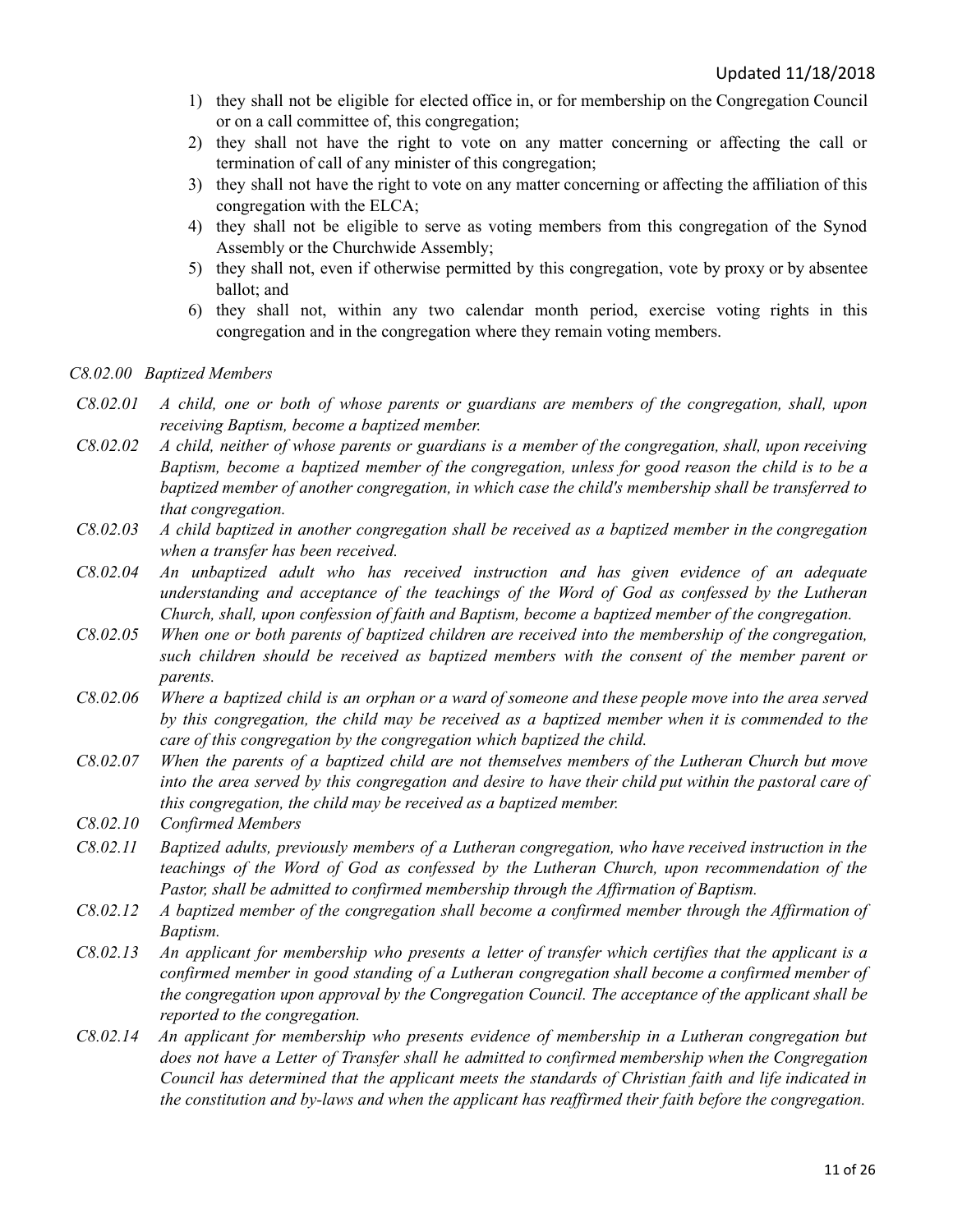*C8.02.20 Voting Members*

- C8.02.21 The roster of voting members shall be available at all officially called meetings of the congregation.
- \*C8.03. All applications for confirmed membership shall be submitted to and shall require the approval of the Congregation Council,
- \*C8.04. It shall be the privilege and duty of members of this congregation to:
	- a. make regular use of the means of grace, both Word and sacraments;
	- b. live a Christian life in accordance with the Word of God and the teachings of the Lutheran Church; and
	- c. support the work of this congregation, the synod, and the churchwide organization of the Evangelical Lutheran Church in America through contributions of their time, abilities, and financial support as biblical stewards.
- \*C8.05. Membership in this congregation shall be terminated by any of the following:
	- a. death;
	- b. resignation;
	- c. transfer or release;
	- d. disciplinary action in accordance with ELCA constitutional provision 20.41 and the accompanying bylaws; or
	- e. removal from the roll due to inactivity in accordance with the provisions of this constitution and its bylaws.

Such persons who have been removed from the roll of members shall remain persons for whom the church has a continuing pastoral concern.

- *C8.05.00 Discontinuance of Membership*
- C8.05.01 The congregation shall, in the event that a member moves from the community it serves, encourage the *member to request a transfer to a Lutheran congregation which can serve the member ef ectively. Should the member fail to request a transfer, a Lutheran congregation in the community of the member's residence may be notified.*
- *C8.05.02 A confirmed member desiring to change their membership to another Lutheran congregation shall, upon request, receive a Letter of Transfer.*
- C8.05.03 A confirmed member who, for a period of one year, does not appear to desire to participate in the life and *worship of the congregation shall be visited by the pastor and the congregation's representative and encouraged by them to active membership, if, during the second year, the confirmed member does not actively participate, the member's name shall be removed from the active membership roster of the congregation.*
- C8.05.04 A child, neither of whose parents or guardians is a member of the congregation, may be removed from the roster of baptized members if the child fails to participate in the life and worship of the congregation, but be retained on a responsibility list as one who is in special need of the congregation's prayer and *concern.*
- *C8.05.10 Responsibility List*
- C8.05.11 The names of members removed from the active membership roster of the congregation shall be retained *on a responsibility list of those who are in special need of the congregation's prayers and concern.*
- *C8.05.12 Persons will be retained on this list indefinitely.*
- C8.05.13 Persons named on this list do not have voting rights at any congregational meeting and cannot be *elected or appointed to positions on the Congregation Council.*
- C8.05.14 Persons named on this list are free to participate in all other facets of the congregational life.
- C8.05.15 Persons will be removed from the responsibility list through requests to transfer, request to be reinstated *to active membership, or upon the death of the individual.*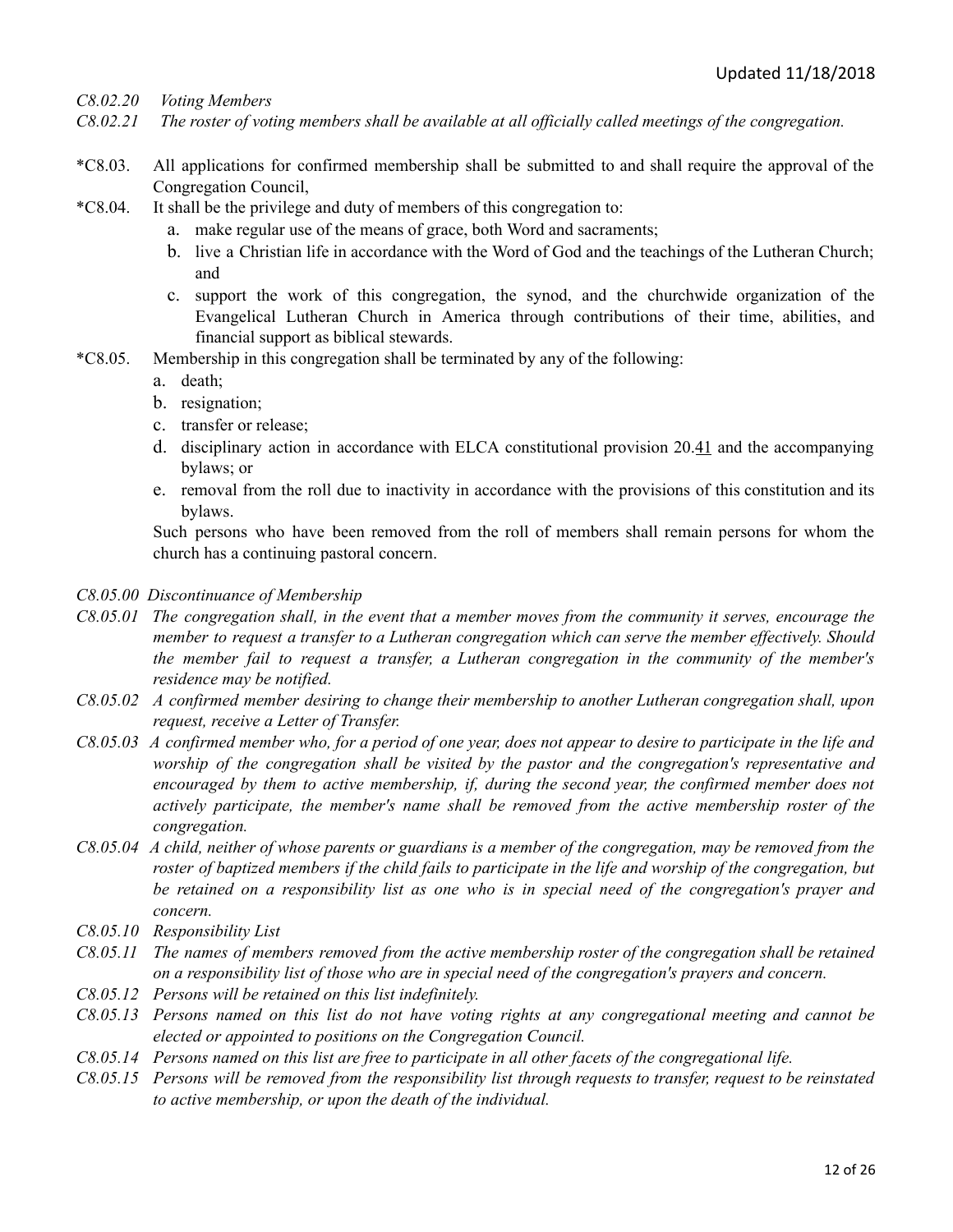## **Chapter 9.**

#### ROSTERED MINISTER

- \*C9.01. Authority to call a pastor shall be in this congregation by at least a two-thirds vote of voting members present and voting at a meeting called for that purpose. Before a call is issued, the officers, or a committee elected by the congregation to recommend the call, shall seek the advice and help of the bishop of the synod.
- \*C9.02. Only a member of the roster of ministers of Word and Sacrament of the Evangelical Lutheran Church in America or a candidate for the roster of ministers of Word and Sacrament who has been recommended for the congregation by the synodical bishop may be called as a pastor of this congregation.
- \*C9.03. Consistent with the faith and practice of the Evangelical Lutheran Church in America,
	- a. Every minister of Word and Sacrament shall:
		- 1) preach the Word;
		- 2) administer the sacraments;
		- 3) conduct public worship;
		- 4) provide pastoral care;
		- 5) seek out and encourage qualified persons to prepare for the ministry of the Gospel;
		- 6) impart knowledge of this church and its wider ministry through distribution of its communications and publications;
		- 7) witness to the Kingdom of God in the community, in the nation, and abroad; and
		- 8 ) speak publicly to the world in solidarity with the poor and oppressed, calling for justice and proclaiming God's love for the world.
	- b. Each pastor with a congregational call shall, within the congregation:
		- 1) offer instruction, confirm, marry, visit the sick and distressed, and bury the dead;
		- 2) relate to all schools and organizations of this congregation;
		- 3) install regularly elected members of the Congregation Council;
		- 4) with the council, administer discipline; and
		- 5) endeavor to increase the support given by the congregation to the work of the ELCA churchwide organization and of the Nebraska Synod of the ELCA.
- \*C9.04. The specific duties of the pastor, compensation, and other matters pertaining to the service of the pastor shall be included in a letter of call, which shall be attested by the bishop of the synod.

*C9.04.00 Letter of Call*

- $C9.04.01$  A Call to a member of the clergy to a pastoral staff position shall be issued only with the *concurrence of the current pastor of the congregation and in accordance with the provisions of this paragraph.*
- $C9.04.02$  When the congregation has voted to call a pastor, it shall issue a Letter of Call to the pastor-elect, in *a form approved by the Evangelical Lutheran Church of America.*
- $C9.04.03$  The Letter of Call shall be signed by the chairperson and the secretary of the meeting at which the *Call was voted.*
- *C9.04.04 The Call shall normally be for an indefinite time.*
- \*C9.05. The provisions for termination of the mutual relationship between a minister of Word and Sacrament and this congregation shall be as follows:
	- a. The call of this congregation, when accepted by a pastor, shall constitute a continuing mutual relationship and commitment, which, shall be terminated only by death or, following consultation with the synodical bishop, for the following reasons:
		- 1) mutual agreement to terminate the call or the completion of a call for a specific term;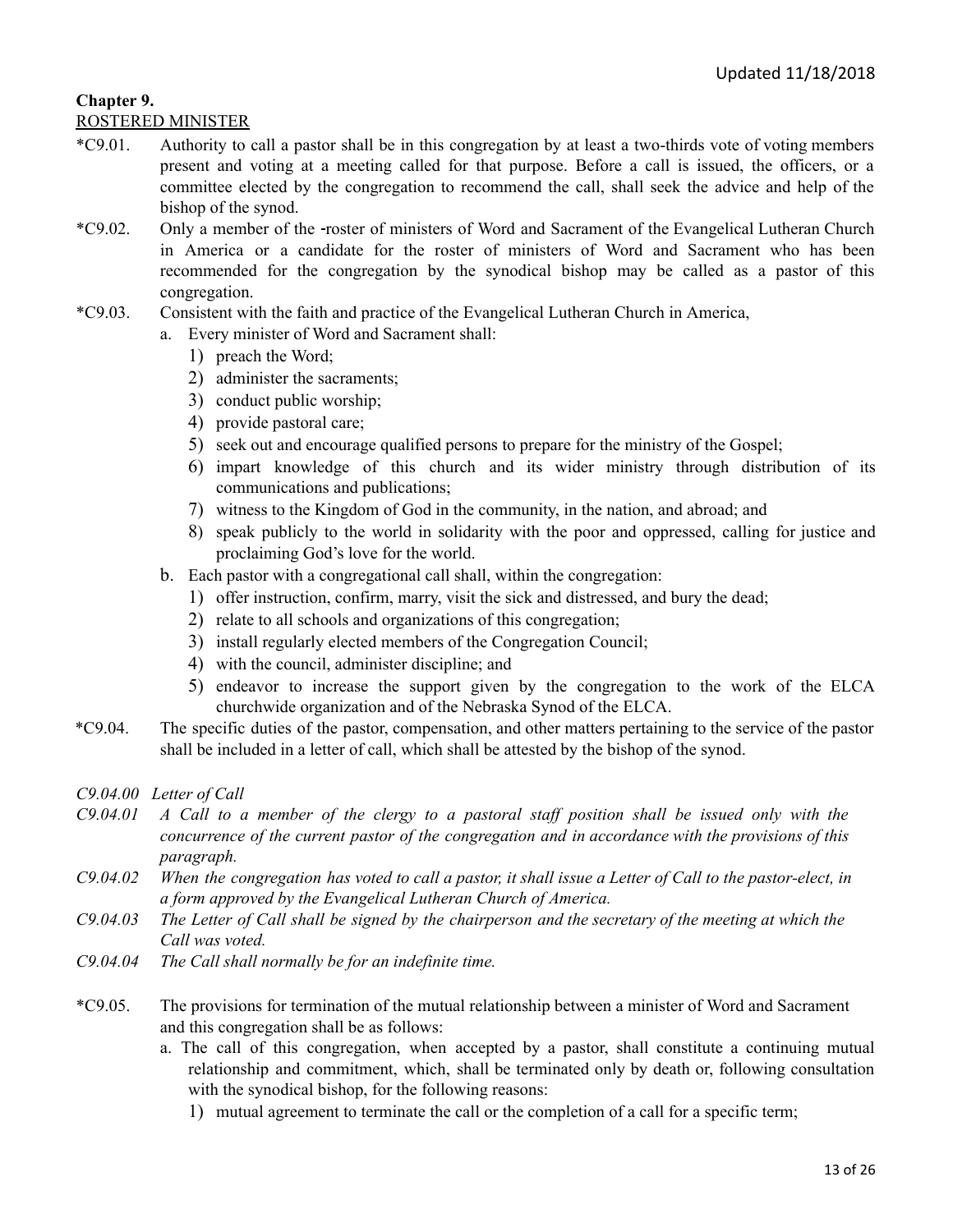- 2) resignation of the pastor, which shall become effective, unless otherwise agreed, no later than 30 days after the date on which it was submitted;
- 3) inability to conduct the pastoral office effectively in the congregation in view of local conditions;
- 4) physical disability, or mental incapacity of the pastor;
- 5) suspension of the pastor through discipline for more than three months;
- 6) resignation or removal of the pastor from the roster of ministers of Word and Sacrament of this church;
- 7) termination of the relationship between this church and the congregation;
- 8) dissolution of the congregation; or the termination of a parish arrangement; or
- 9) suspension of the congregation through discipline for more than six months.
- b. When allegations of physical disability or mental incapacity of the pastor under paragraph a.4) above, or ineffective conduct of the pastoral office under paragraph a.3) above, have come to the attention of the bishop of the synod,
	- 1) the bishop in his or her sole discretion may investigate such conditions personally together with a committee of two rostered ministers and one layperson, or
	- 2) When such allegations have been brought to the synod's attention by an official recital of allegations by the congregation council or by a petition signed by at least one-third of the voting members of the congregation, the bishop personally shall investigate such conditions together with a committee of two rostered ministers and one layperson.
- c. In case of alleged physical disability or mental incapacity, under paragraph a.4) above, the bishop's committee shall obtain and document competent medical opinion concerning the pastor's condition. When a disability or incapacity is evident to the committee, the bishop of the synod may declare the pastorate. When the pastorate is declared vacant, the Synod Council shall list the pastor on the roster of Ministers of Word and Sacrament as disabled. Upon removal of the disability and restoration of the pastor to health, the bishop shall take steps to enable the pastor to resume the ministry, either in the congregation last served or in another appropriate call.
- d. In the case of alleged local difficulties that imperil the effective functioning of the congregation, under paragraph a.3) above, the bishop's committee shall endeavor to hear from, - all concerned persons, after which the bishop together with the committee shall present their recommendations first to the pastor and then to the congregation. The recommendations of the bishop's committee must address whether the pastor's call should come to an end and, if so, may suggest appropriate severance arrangements. The committee may also propose other actions that should be undertaken by the congregation and by the pastor, if appropriate. If the pastor and congregation agree to carry out such recommendations, no further action need be taken by the synod.
- e. If either party fails to assent, to the recommendations of the bishop's committee concerning the pastor's call, the congregation may dismiss the pastor only at a legally called meeting after consultation with the bishop, either (a) by a two-thirds vote of the voting members present and voting where the bishop and the committee did not recommend termination of the call, or (b) by a majority vote of the voting members present and voting where the bishop and the committee recommend termination of the call.
- f. If, in the course of proceedings described in paragraph c. or paragraph d. above the bishop's committee concludes that there may be grounds for discipline, the committee shall make recommendations concerning disciplinary action in accordance with the provisions of this church's constitution, bylaws, and continuing resolutions.

#### C9.*05.00 Call to another ministry*

 $C9.05.01$  If a pastor receives a Call to another ministry, said pastor may consult the Congregation Council, or if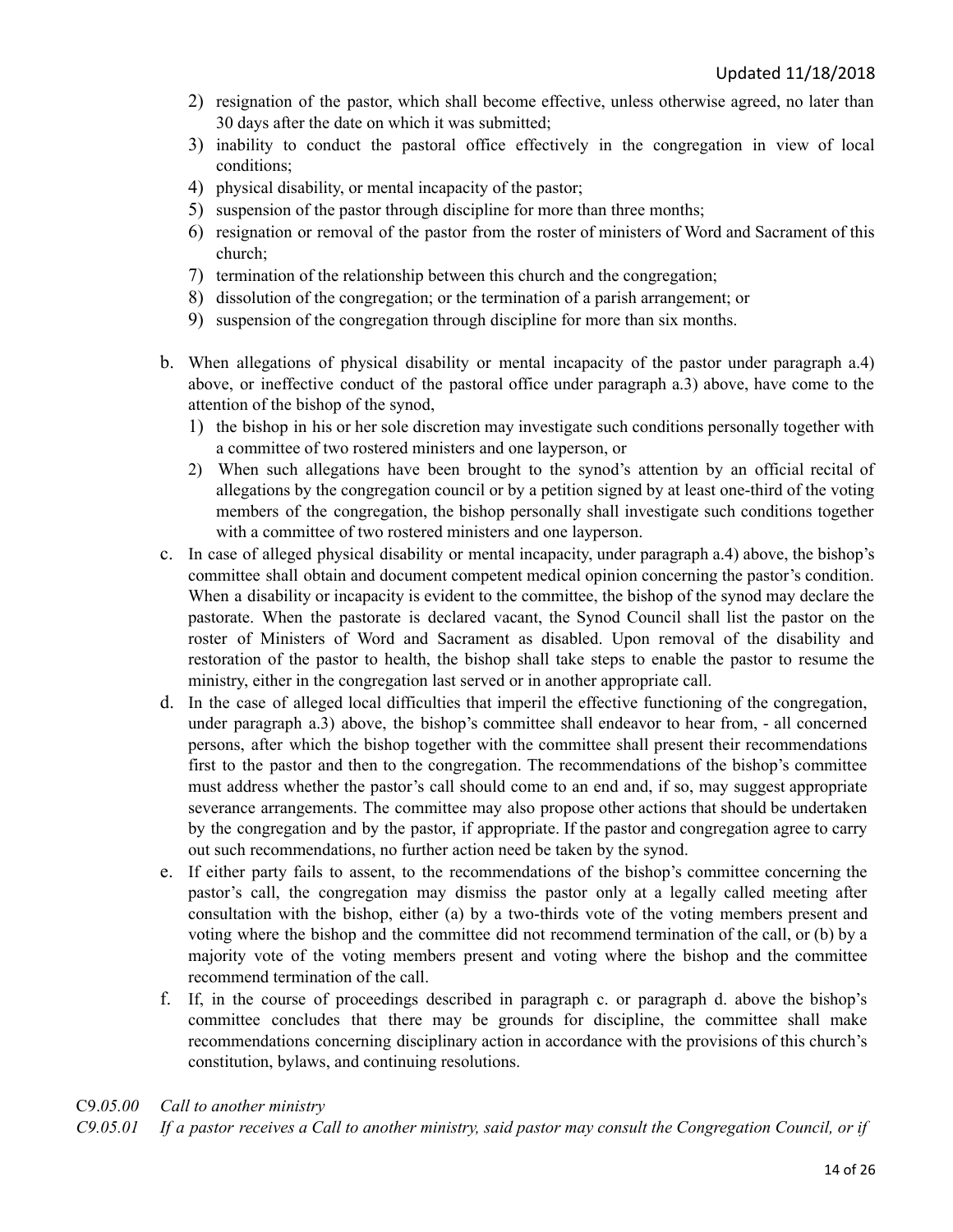*the pastor desires, the congregation, before reaching* a *decision. Th*e *pastor shall announce his or her decision* as *quickly* as *possible, normally within three* weeks.

- \*C9.06. At a time of pastoral vacancy, an interim pastor shall be appointed by the bishop of the synod with the consent of this congregation or the Congregation Council.
- \*C9.07. During the period of service, an interim pastor shall have the rights and duties in the congregation of a regularly called pastor and may delegate the same in part to a supply pastor with the consent of the bishop of the synod and this congregation or Congregation Council. The interim pastor and any rostered minister providing assistance shall refrain from exerting influence in the selection of a pastor. Unless previously agreed upon by the Synod Council, an interim pastor is not available for a regular call to the congregation served.
- \*C9.08. This congregation shall make satisfactory settlement of all financial obligations to a former pastor before calling a successor. A pastor shall make satisfactory settlement of all financial obligations to this congregation before beginning service in a call to another congregation or employment in another ministry setting related to the Evangelical Lutheran Church in America.
- \*C9.09. When a pastor is called to serve in company with another pastor or pastors, the privileges and responsibilities of each pastor shall be specified in documents to accompany the call and to be drafted in consultation involving the pastors, the Congregation Council, and the bishop of the synod. As occasion requires, the documents may be revised through a similar consultation.
- \*C9.11. With the approval of the bishop of the synod, the congregation may depart from \*C9.05.a and call a pastor for a specific term. Details of such calls shall be in writing setting forth the purpose and conditions involved. Prior to the completion of a term, the bishop or a designated representative of the bishop shall meet with the pastor and representatives of the congregation for a review of the call. Such a call may also be terminated before its expiration in accordance with the provisions of \*C9.05.a.
- \*C9.12. The pastor of this congregation:
	- a. shall keep accurate parochial records of all baptisms, confirmations, marriages, burials, communicants, members received, members dismissed, or members excluded from the congregation;
	- b. shall submit a summary of such statistics annually to the synod; and
	- c. shall become a member of this congregation upon receipt and acceptance of the letter of call. In a parish of multiple congregations, the pastor shall hold membership in one of the congregations.
- \*C9.13. The pastor(s) shall submit a report of his or her ministry to the bishop of the synod at least 90 days prior to each regular meeting of the Synod Assembly.
- \*C9.14. The parochial records of this congregation shall be maintained by the pastor and shall remain the property of the congregation. The secretary of this congregation shall attest in writing to the bishop of this synod that such records have been placed in his or her hands in good order by a departing pastor before the installation of that pastor in another field of labor or the granting by the synod of retired status to the pastor.
- C9.15 Under special circumstances, subject to the approval of the synodical bishop and the concurrence of this congregation, an minister of Word and Sacrament of a church body with which the Evangelical Lutheran Church in America officially has established a relationship of full communion may serve temporarily as pastor of this congregation under a contract between the congregation and the ordained minister in a form proposed by the synodical bishop and approved by the congregation.
- \*C9.21. Authority to call a minister of Word and Service shall be in this congregation by at least a two-thirds vote of voting members present and voting at a meeting legally called for that purpose. Before a call is issued, the officers, or a committee elected by this congregation to recommend the call, shall seek the advice and help of the bishop of the synod.
- \*C9.22. Only a member of the roster of Ministers of Word and Service of the Evangelical Lutheran Church in America or a candidate for the roster of Ministers of Word and Service who has been recommended for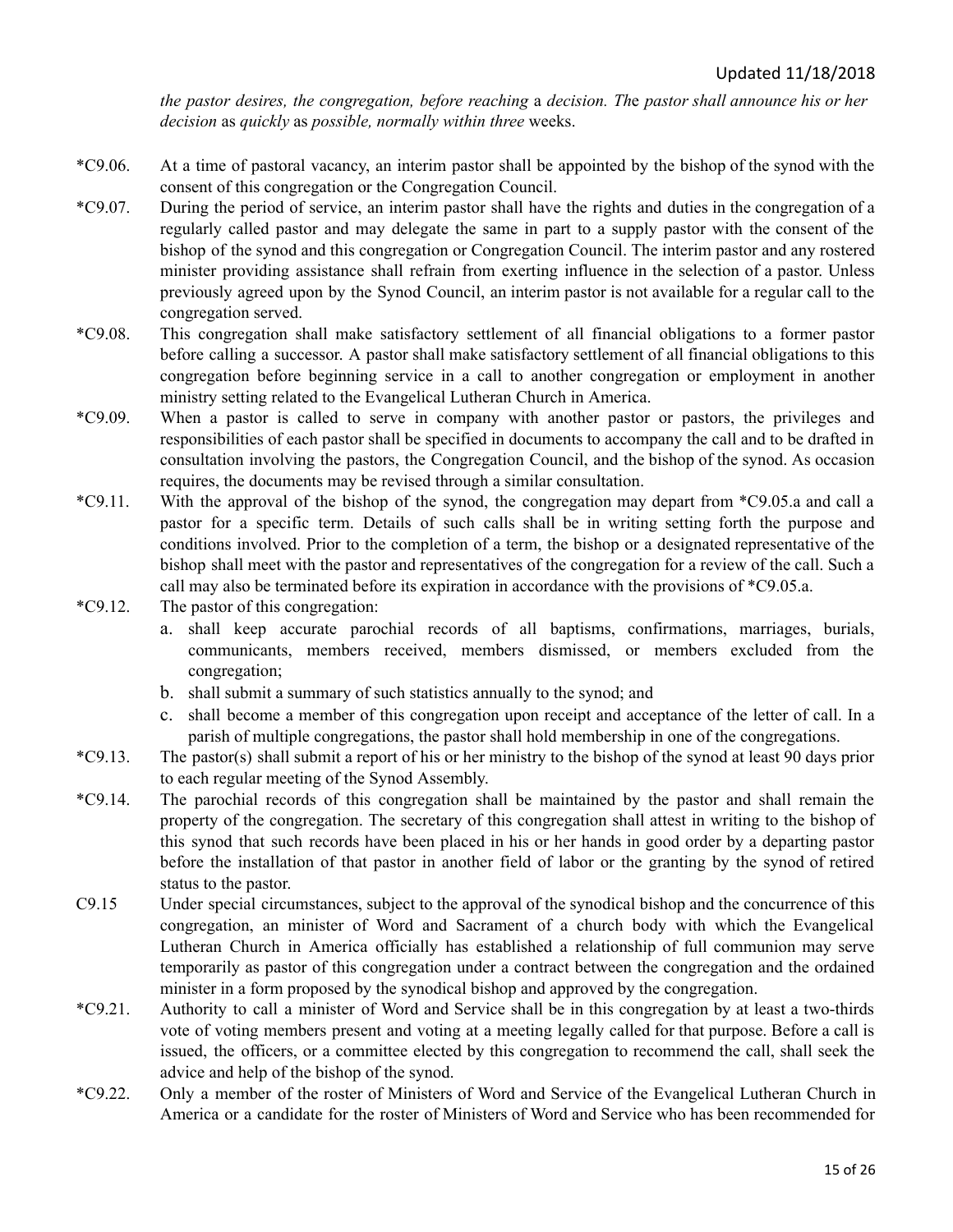this congregation by the synodical bishop may be called as a deacon of this congregation.

- \*C9.23. Consistent with the faith and practice of the Evangelical Lutheran Church in America, every minister of Word and Service shall:
	- a. Be rooted in the Word of God, for proclamation and service;
	- b. Advocate a prophetic diakonia that commits itself to risk-taking and innovative service on the frontiers of the Church's outreach, giving particular attention to the suffering places in God's world;
	- c. Speak publicly to the world in solidarity with the poor and oppressed, calling for justice and proclaiming God's love for the world, witnessing to the realm of God in the community, the nation, and abroad;
	- d. Equip the baptized for ministry in God's world that affirms the gifts of all people;
	- e. Encourage mutual relationships that invite participation and accompaniment of others in God's mission;
	- f. Practice stewardship that respects God's gift of time, talents, and resources;
	- g. Be grounded in a gathered community for ongoing diaconal formation;
	- h. Share knowledge of the ELCA and its wider ministry of the gospel and advocate for the work of all expressions of this church; and
	- i. Identify and encourage qualified persons to prepare for ministry of the gospel.
- \*C9.24. The specific duties of the deacon, compensation, and other matters pertaining to the service of the deacon shall be included in a letter of call, which shall be attested by the bishop of the synod.
- \*C9.25. The provisions for termination of the mutual relationship between a minister of Word and Service and this congregation shall be as follows:
	- a. The call of this congregation, when accepted by a deacon, shall constitute a continuing mutual relationship and commitment, which shall be terminated only by death or, following consultation with the synodical bishop, for the following reasons:
		- 1) mutual agreement to terminate the call or the completion of a call for a specific term;
		- 2) resignation of the deacon, which shall become effective, unless otherwise agreed, no later than 30 days after the date on which it was submitted;
		- 3) inability to conduct the ministry of Word and Service effectively in this congregation in view of local conditions;
		- 4) physical disability or mental incapacity of the deacon;
		- 5) suspension of the deacon through discipline for more than three months;
		- 6) resignation or removal of the deacon from the roster of Ministers of Word and Service of this church;
		- 7) termination of the relationship between this church and this congregation;
		- 8) dissolution of this congregation or the termination of a parish arrangement; or
		- 9) suspension of this congregation through discipline for more than six months.
	- b. When allegations of physical disability or mental incapacity of the deacon under paragraph a.4) above, or ineffective conduct of the office of minister of Word and Service under paragraph a.3) above, have come to the attention of the bishop of this synod,
		- 1) the bishop in his or her sole discretion may investigate such conditions personally together with a committee of two rostered ministers and one layperson, or
		- 2) when such allegations have been brought to the synod's attention by an official recital of allegations by the Congregation Council or by a petition signed by at least one-third of the voting members of this congregation, the bishop personally shall investigate such conditions together with a committee of two rostered ministers and one layperson.
	- c. In case of alleged physical disability or mental incapacity under paragraph a.4) above, the bishop's committee shall obtain and document competent medical opinion concerning the deacon's condition. When a disability or incapacity is evident to the committee, the bishop of this synod may declare the position vacant. When the position is declared vacant, the Synod Council shall list the deacon on the roster of Ministers of Word and Service as disabled. Upon removal of the disability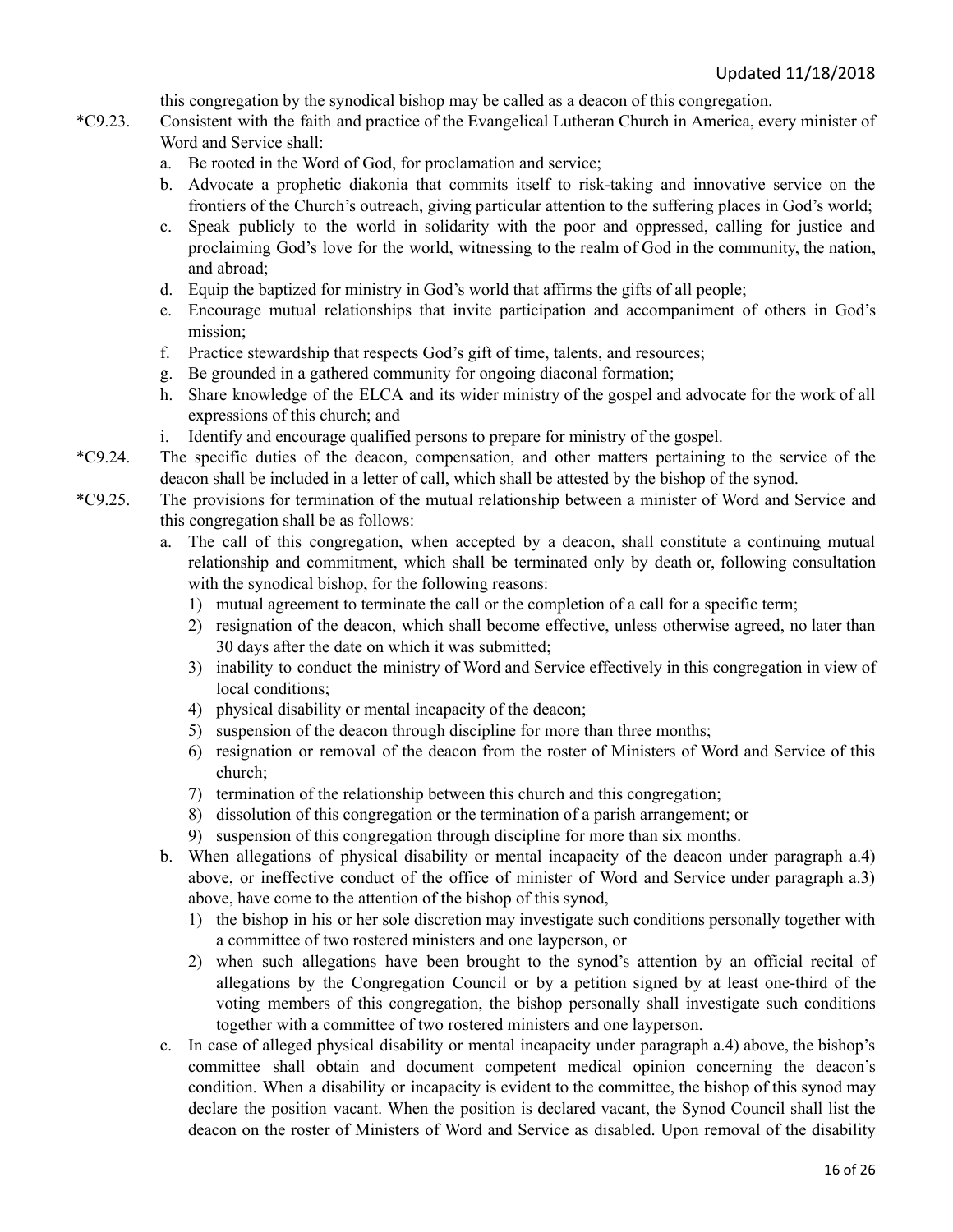and the restoration of the deacon to health, the bishop shall take steps to enable the deacon to resume the ministry, either in the congregation last served or in another appropriate call.

- d. In the case of alleged local difficulties that imperil the effective functioning of this congregation under paragraph a.3) above, the bishop's committee shall endeavor to hear from all concerned persons, after which the bishop together with the committee shall present their recommendations first to the deacon and then to this congregation. The recommendations of the bishop's committee must address whether the deacon's call should come to an end and, if so, may suggest appropriate severance arrangements. The committee may also propose other actions that should be undertaken by this congregation and by the deacon, if appropriate. If the deacon and congregation agree to carry out such recommendations, no further action need be taken by the synod.
- e. If either party fails to assent to the recommendations of the bishop's committee concerning the deacon's call, this congregation may dismiss the deacon only at a legally called meeting after consultation with the bishop, either (a) by a two-thirds vote of the voting members present and voting where the bishop and the committee did not recommend termination of the call, or (b) by a majority vote of the voting members present and voting where the bishop and the committee recommended termination of the call.
- f. If, in the course of proceedings described in paragraph c. or paragraph d. above, the bishop's committee concludes that there may be grounds for discipline, the committee shall make recommendations concerning disciplinary action in accordance with the provisions of this church's constitution, bylaws, and continuing resolutions.
- \*C9.26. The deacon shall make satisfactory settlement of all financial obligations to a former congregation before:
	- a. installation in another field of labor, or
	- b. the issuance of a certificate of dismissal or transfer.
- \*C9.27. When a deacon is called to serve in company with another rostered minister or other rostered ministers, the privileges and responsibilities of each rostered minister shall be specified in documents to accompany the call and to be drafted in consultation involving the rostered ministers, the Congregation Council, and the bishop of the synod. As occasion requires, the documents may be revised through a similar consultation.
- \*C9.28. With the approval of the bishop of the synod, this congregation may depart from \*C9.25.a. and call a deacon for a specific term. Details of such calls shall be in writing setting forth the purpose and conditions involved. Prior to the completion of a term, the bishop or a designated representative of the bishop shall meet with the deacon and representatives of this congregation for a review of the call. Such a call may also be terminated before its expiration in accordance with the provisions of \*C9.25.a.
- \*C9.29. The deacon shall become a member of this congregation upon receipt and acceptance of the letter of call. In a parish of multiple congregations, the deacon shall hold membership in one of the congregations.
- \*C9.31. The deacon(s) shall submit a report of his or her ministry to the bishop of the synod at least 90 days prior to each regular meeting of the Synod Assembly.

#### <span id="page-16-0"></span>**Chapter 10.**

#### **CONGREGATION MEETING**

C10.0l. The regular meeting(s) of this congregation shall be held at a time specified in the bylaws.

#### *C10.01.00 Regular meetings*

- C10.01.01 Meetings of the congregation shall be held within the first 3 Sundays of each February and November.
- C10.01.02 Reports for each meeting shall be submitted in writing to the pastor and President of the congregation *not less than 14 days before the meeting.*
- *C10.01.03 The general order of business at each meeting shall be similar to the following:*
	- *a. Opening devotions*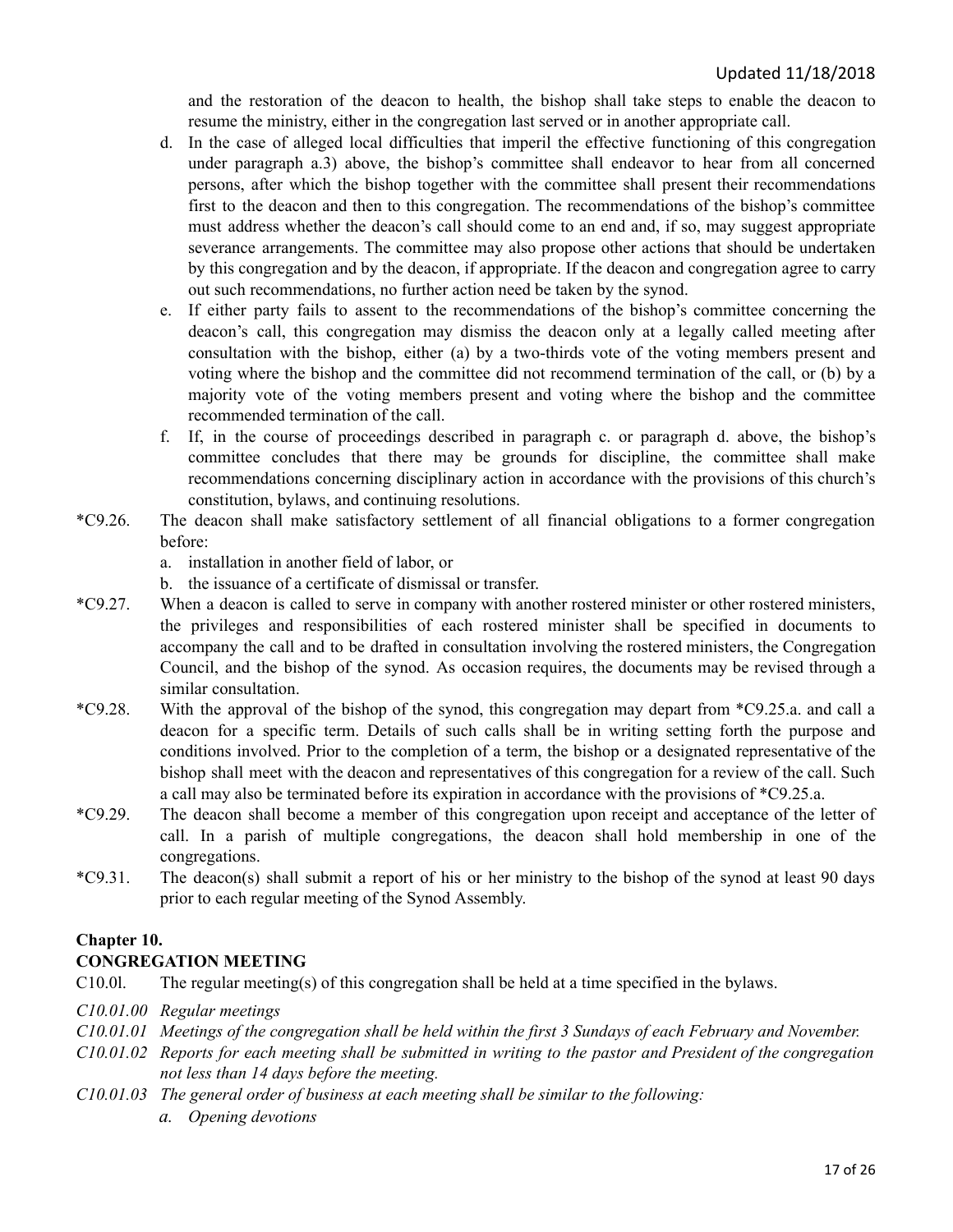- *b. Approval of the minutes from prior meetings*
- *c. Reports of the pastor(s), the congregation council, the treasurer, committees and others.*
- *d. Elections (if held at this meeting)*
- *e. Old or unfinished business*
- *f. New business*
- *g. Closing prayer*
- *C10.01.04 Business for the February meeting shall include:*
	- *a. Year-end financial report*
	- *b. Report of committee accomplishments*
	- *c. Pastor's parochial reports*
	- *d. Committee and Congregation member visioning activities*
	- *e. Election of Synod Assembly Voting Members*
- *C10.01.05 Business for the November meeting shall include:*
	- *a. Proposal and approval of the budget for the following fiscal year*
	- *b. Year-to-date financial report*
	- *c. Election of of icers and other members of the congregation council, members to standing and special committees*
	- *d. Committee reports on the vision for the year*
- $C10.01.06$  The budget for the forthcoming fiscal year shall be submitted in writing to the congregation not less *than 30 days prior to the meeting at which action will be taken.*
- *C10.01.07 In the following cases voting shall be by ballot:*
	- *a. Election of the Congregation Council*
	- *b. To adopt or amend the Articles of Incorporation, Constitution, By-laws of the Constitution*
	- *c. To call a pastor or request the resignation of a pastor*
	- *d. To sever membership in the Evangelical Lutheran Church of America*
	- *e. To dispose of, encumber, or purchase real property*
- C10.02. A special Congregation Meeting may be called by the Congregation Council, or the president of this congregation, and shall be called by the president of the congregation upon the written request of 10 percent of the voting members. The call for each special meeting shall specify the purpose for which it is to be held and no other business shall be transacted.
- C10.03. Notice of all meetings of this congregation shall be given at the services of worship on the preceding two consecutive Sundays.
- C10.04. Fifteen percent (15%) of the voting membership shall constitute a quorum.
- C10.05. Voting by proxy or by absentee ballot shall not be permitted.
- C10.06. All actions by the congregation shall be by majority vote except as otherwise provided in this constitution.
- C10.07. Meetings of the congregation shall be governed by parliamentary procedures as found in a current edition of parliamentary procedures.

#### <span id="page-17-0"></span>**Chapter 11. OFFICERS**

- C11.01. The officers of this congregation shall be a president, vice president, secretary, and treasurer.
	- a. Duties and terms of office of the officers shall be specified in the bylaws.
	- b. The officers shall be voting members of the congregation.
	- c. Officers of this congregation shall serve similar offices of the Congregation Council and shall be voting members of the Congregation Council.

*C11.01.00 Eligibility and Duties of Of icers*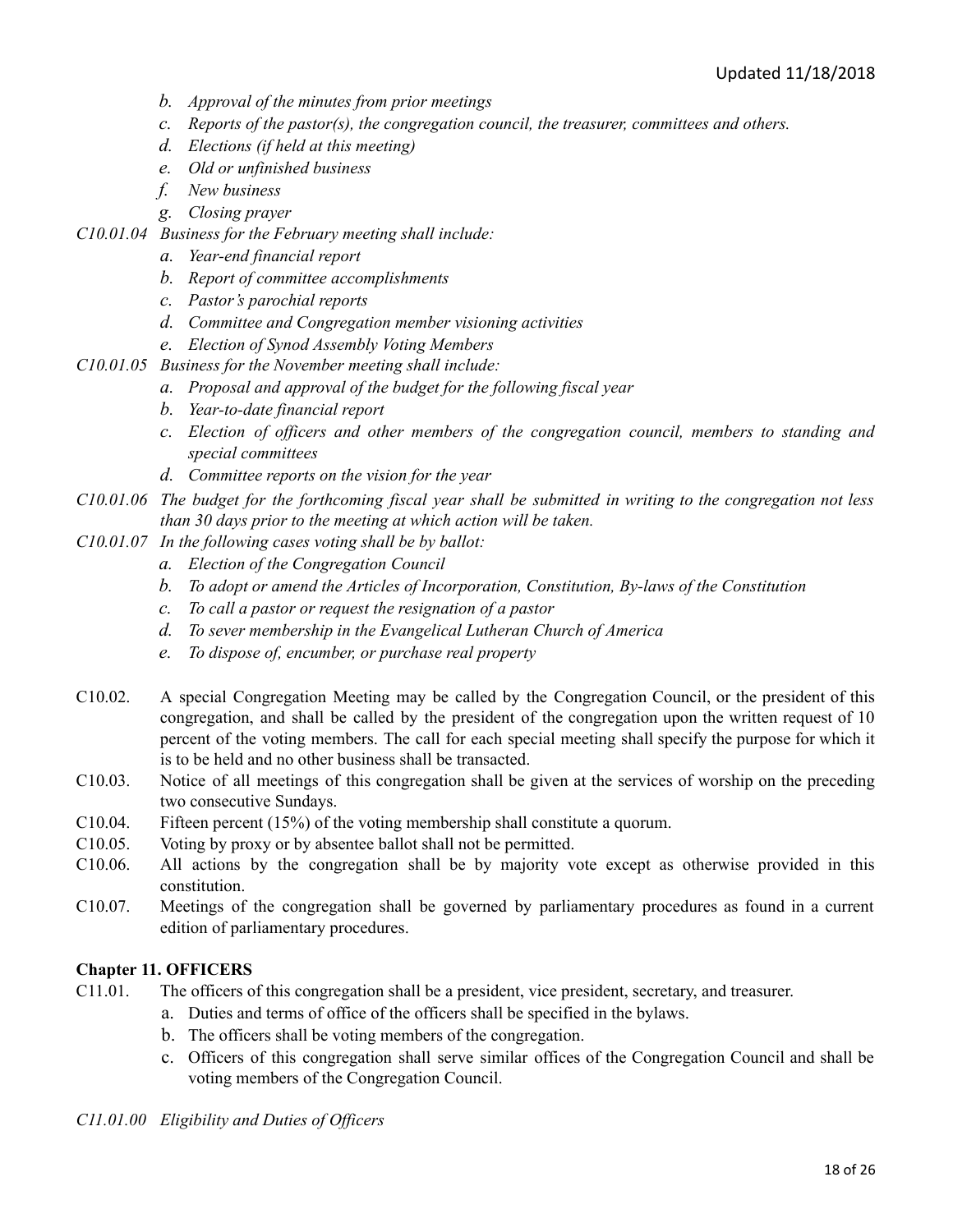- $C11.01.01$  Only a voting member of the congregation who has attained the age of nineteen (19) shall be eligible to *serve as an of icer.*
- *C11.01.02 The president shall preside at the meetings of the Congregation Council and of the congregation.*
- C11.01.03 The vice-president shall preside at the meetings of the Congregation Council of the congregation in the *absence of the president.*
- *C11.01.04 The secretary shall keep the minutes of the Congregation Council and of the congregation and be caretaker of the archives of the congregation.*
- C11.01.05 The treasurer shall receive and disburse the funds of the congregation in accordance with the decisions *of the congregation or the Congregational Council.*
- C11.02. The congregation shall elect its officers and they shall be the officers of the congregation. The officers shall be elected by written ballot. Their terms of office shall be specified in the by- laws.
- *C11.02.00 Terms of Of ice*
- $C11.02.01$  The officers of the congregation shall be elected to an initial term of office of two years.
- *C11.02.02 The term of of ice may be extended with one (1) renewal.*
- *C11.02.03 A member cannot serve as an of icer for more than four consecutive years.*
- *C11.02.04 The term of of ice shall begin on January 1 following the election.*
- C11.03. No officer shall hold more than one office at a time.

#### <span id="page-18-0"></span>**Chapter 12.**

#### **CONGREGATION COUNCIL**

- C12.01. The voting membership of the Congregation Council shall consist of the officers of the congregation and other members of the congregation as specified in the bylaws. The pastor(s) shall be ex-officio member(s) of the Congregation Council.
- *C12.01.00 Membership on the Congregation Council*
- $C12.01.01$  Only a voting member of the congregation who has attained the age of nineteen (19) shall be eligible for *membership on the Congregation Council.*
- *C12.01.02 No household shall he represented on the Congregation Council by more than one member.*
- C12.02. The members of the Congregation Council shall be elected by written ballot. Their terms of office shall be specified in the bylaws.
- *C12.02.00 Terms of Of ice*
- C12.02.01 The members of the Congregation Council shall be elected to an initial term of office of two years.
- *C12.02.02 The term of of ice may be extended with annual renewals.*
- C12.02.03 A member cannot serve as a member of the Congregation Council for more than 5 consecutive years.
- *C12.02.04 The term of of ice shall begin on January 1 following the election.*
- C12.03. A member's place on the Congregation Council shall be declared vacant if the member (a) ceases to be a voting member of this congregation, (b) is absent from three successive regular meetings of the Congregation Council without cause or (c) tenders a resignation.
- *C12.03.00 Council Vacancies*
- *C12.03.01 If a vacancy occurs on the Congregation Council, the Congregation Council shall within 60 days appoint an eligible member of the congregation to fill the vacancy and complete the unexpired term.* Should the unexpired term be one year or less, it shall not be considered in determining eligibility for *succession.*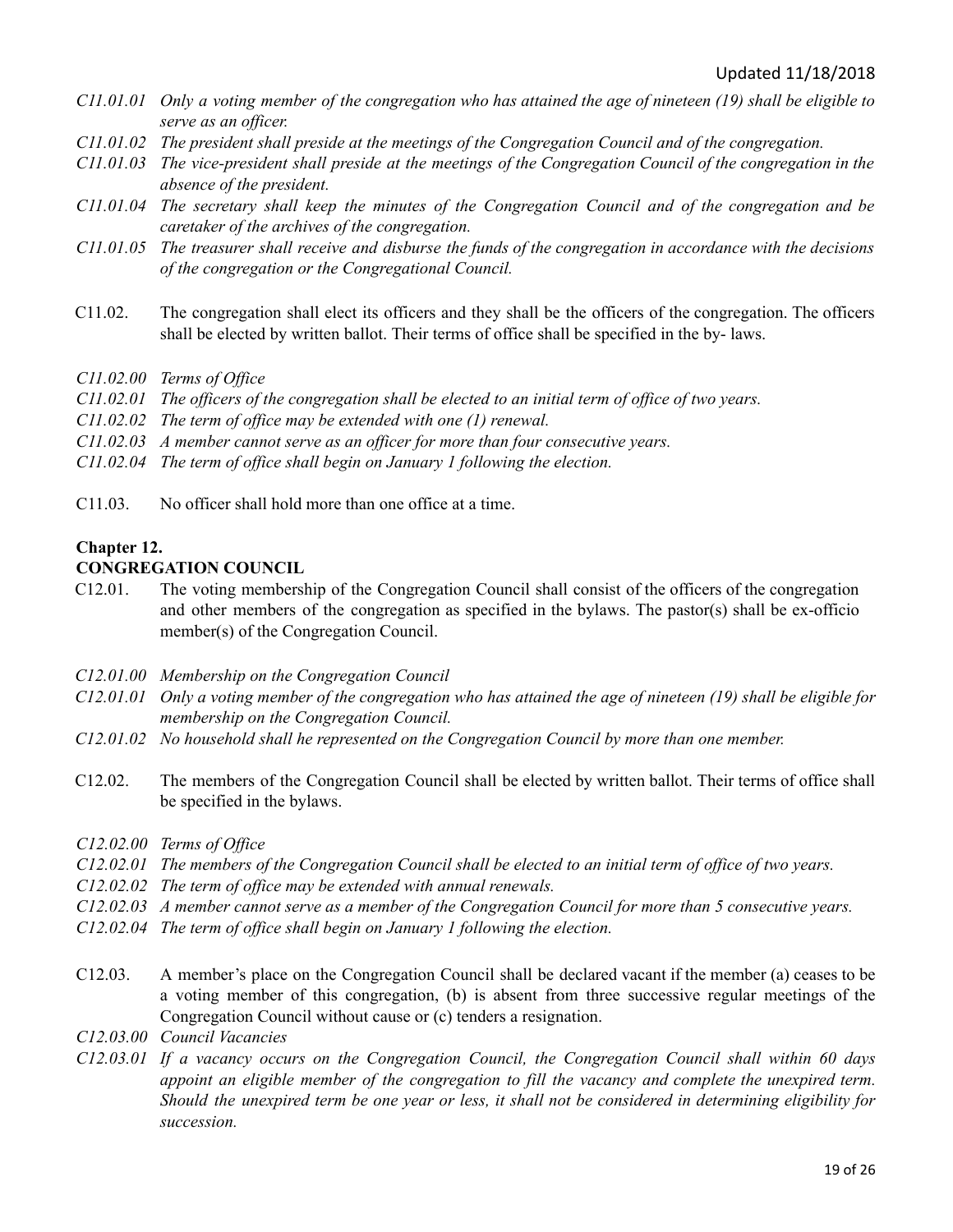- C12.04. The Congregation Council shall have general oversight of the life and activities of this congregation, and in particular its worship life, to the end that everything be done in accordance with the Word of God and the faith and practice of the Evangelical Lutheran Church in America. The duties of the Congregation Council shall include the following:
	- a. To lead this congregation in stating its mission, to do long-range planning, to set goals and priorities, and to evaluate its activities in light of its mission and goals.
	- b. To seek to involve all members of this congregation in worship, learning, witness, service, and support.
	- c. To oversee and provide for the administration of this congregation to enable it to fulfill its functions and perform its mission.
	- d. To maintain supportive relationships with the rostered minister(s) and staff and help them annually to evaluate the fulfillment of their calling or employment.
	- e. To be examples individually and corporately of the style of life and ministry expected of all baptized persons.
	- f. To promote a congregational climate of peace and goodwill, and, as differences and conflicts arise, to endeavor to foster mutual understanding.
	- g. To arrange for pastoral service during the sickness or absence of the pastor.
	- h. To emphasize partnership with the synod and churchwide units of the Evangelical Lutheran Church in America as well as cooperation with other congregations, both Lutheran and non- Lutheran, subject to established policies of the synod and the Evangelical Lutheran Church in America.
	- i. To encourage the use of program resources produced or approved by the Evangelical Lutheran Church in America.
	- j. To seek out and encourage qualified persons to prepare for the ministry of the Gospel.
- C12.05. The Congregation Council shall be responsible for the financial and property matters of this congregation.
	- a. The Congregation Council shall be the board of directors of this congregation, and as such shall be responsible for maintaining and protecting its property and the management of its business and fiscal affairs. It shall have the powers and be subject to the obligations that pertain to such boards under the laws of the State of Nebraska, except as otherwise provided herein.
	- b. The Congregation Council shall not have the authority to buy, sell, or encumber real property unless specifically authorized to do so by a meeting of the congregation.
	- c. The Congregation Council shall prepare an annual budget for adoption by this congregation and shall supervise the expenditure of funds in accordance therewith following its adoption. Sufficient documenting information should accompany the budget.
	- d. The Congregation Council may enter into contracts for items not included in the budget within limits as stated in the bylaws.
	- e. The Congregation Council shall be responsible for this congregation's investments and its total insurance program.
	- f. The Congregation Council shall annually review the compensation programs of the pastor(s) and make adjustments from time to time within the limits of the budget approved by the congregation.
	- g. The Congregation Council shall regularly receive reports from the treasurer to ascertain that expenditures are within the budget approved by the congregation.
	- h. The Congregation Council shall assure that the treasurer and others who have access to the funds of the congregation are adequately bonded.
	- i. The Congregation Council shall be responsible for the buildings and premises of the congregation so that their use is normally limited to the functions of the congregation. Should groups or individuals not associated with the congregation desire to use such property, application shall be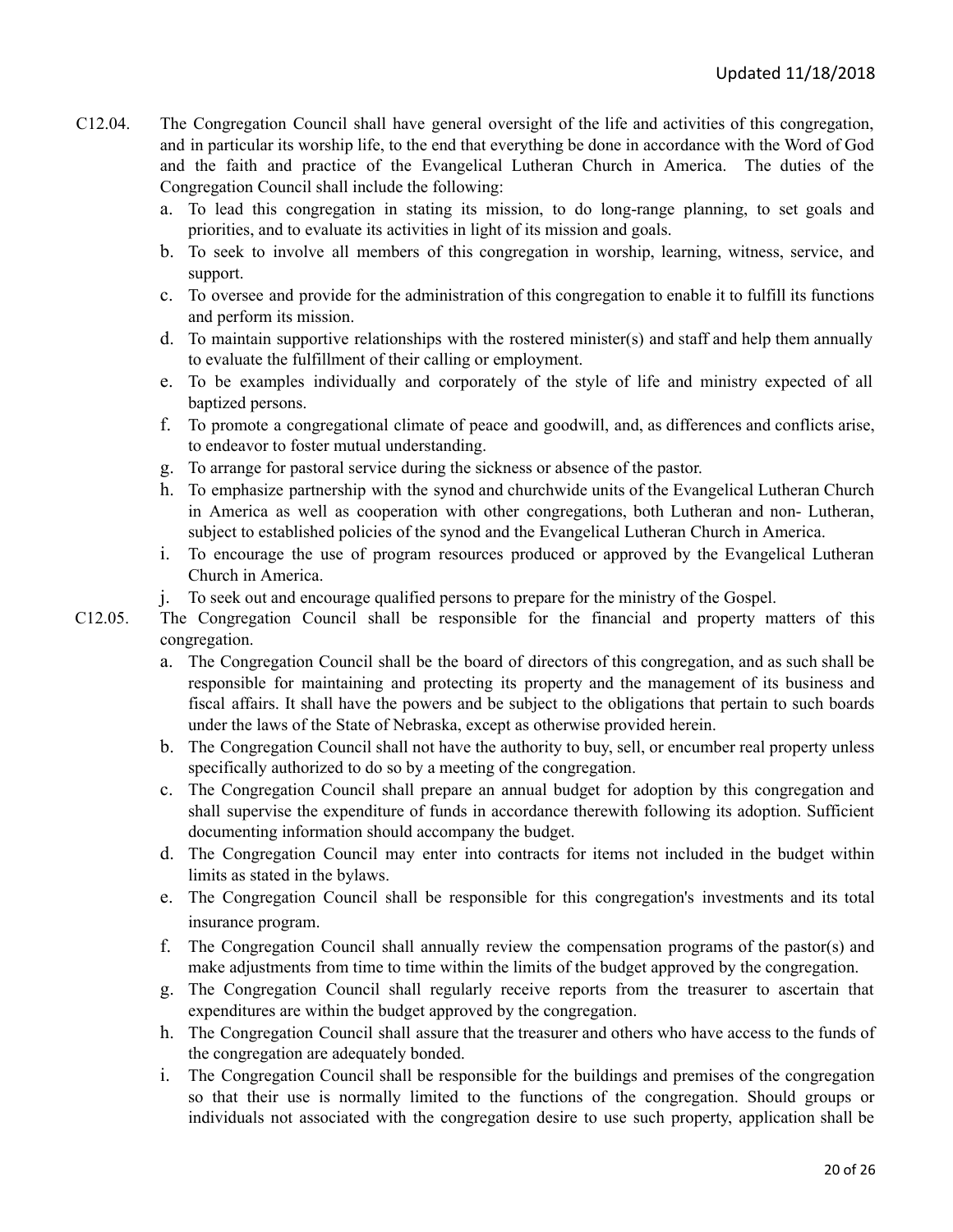made to the Congregation Council for its approval.

- *C12.05.00 Special Ceremonies and Building Usage*
- C12.05.01 Ceremonies of lodges or other such organizations shall not be permitted as a part of any worship *service*
- $C12.05.02$  The buildings of the congregation shall be open to all people to share in its worship, instruction, *pastoral care, and fellowship.*
- *C12.05.10 Restrictions of the Congregation Council*
- *C12.05.11 The congregation-approved annual budget shall govern expenditures of the Congregation Council*
- *C12.05.12 The Congregation Council must obtain congregational approval of all non-budgeted. expenditures in excess of \$5,000.*
- C12.06. The Congregation Council shall see that the provisions of this constitution, its bylaws, and the continuing resolutions are carried out.
- C12.07. Shall annually review the entire roster of baptized, confirmed and voting members of the congregation.
- *C12.08.* The Congregation Council shall secure necessary staff other than the pastor(s) and annually review and fix their salaries.
- C*12.08.00 Bookkeeper..*
- C12.08.01 The Bookkeeper shall keep an accurate record of all receipts, individual pledges and accounts of its *members, and issue periodic reports and statements to the members of the Congregation Council or congregation as directed.*
- *C12.08.10 Accountant.*
- *C12.08.11 The Accountant shall support the Treasurer of the congregation through the monthly reconciling bank statements and congregation financial records, generating financial reports for the Congregation Council and annual reports, and assisting with the budgeting process.*
- C12.09. The Congregation Council shall submit a comprehensive report to this congregation at regularly called meeting(s) of the congregation.
- C12.11. The Congregation Council shall normally meet once a month. Special meetings may be called by the pastor or the president, and shall be called by the president at the request of at least one- half of its members. Notice of each special meeting shall be given to all who are entitled to be present.
- C12.l2. A quorum for the transaction of business shall consist of a majority of the members of the Congregation Council.
- C12.13. The Congregation Council and its committees may hold meetings by remote communication, including electronically and by telephone conference, and, to the extent permitted by state law, notice of all meetings may be provided electronically.

#### **Chapter 13. CONGREGATION COMMITTEES**

- C13.01. The officers and committees of this congregation and their duties shall be specified in the bylaws.
- *C13.01.00 Ministry of Vision and Coordination*
- *C13.01.01 The of icers of this congregation and the pastor(s) shall constitute the Ministry of Vision and Coordination.*
- *C13.01.02 This committee shall provide leadership in forming a vision for the congregation, coordinate council and congregational activities, and monitor the financial aspects of the congregation.*
- *C13.01.10 Ministries of the Congregation Council*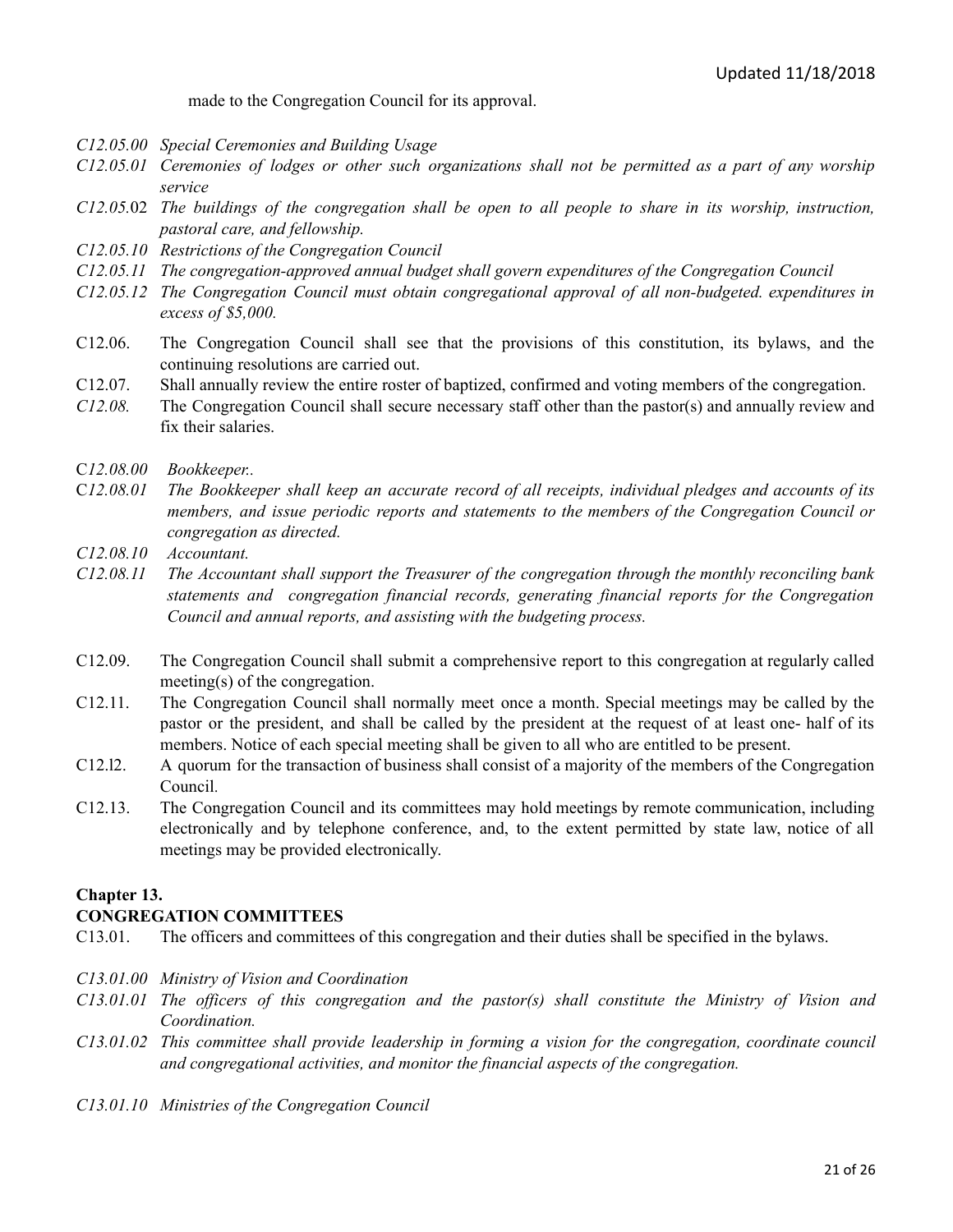- *C13.01.11 Ministry committees will be established to support the primary purpose and necessary operational functions of the congregation including, but not limited to these areas: Worship, Christian Education, Fellowship, Outreach, Missions, Stewardship, and Property Care.*
- *C13.01.12 The number of committees that make up the Council structure may periodically be adjusted by the Council to best serve the ministry and administrative needs of the congregation.*
- *C13.01.14 The membership of each ministry committee shall include two members of the Congregation Council, one of whom will sit as chairperson of the respective committee*
- C13.01.15 The duties of these committees shall be those regularly included in the work and activities which are *necessary in the congregation. Reports shall be given to the Congregation Council by the representatives of their respective committees as requested by the council. Additional duties may be assigned from time to time to the respective committees by the Congregation Council.*
- *C13.01.20 Nominating Committee*
- *C13.01.21 The nominating committee shall be composed of five members.*
- C13.01.22 The Congregation Council shall appoint two members to this committee. At least one appointee shall be *an existing member of the Council.*
- C13.01.23 The congregation shall elect three members to this committee from nominations made from the floor at *the regular meeting of the congregation which precedes the meeting where elections are held.*
- *C13.01.24 A pastor shall serve as the convener and as an advisory member of the nominating committee.*
- C13.01.25 The members of the nominating committee shall serve for the year following their election. They shall nominate one or more candidates for each office to be filled and shall secure the consent of each *candidate to serve if elected*
- *C13.01.26 The candidates nominated by the committee shall be made known to the congregation prior to the special or regular meeting at which the election is to take place.*
- *C13.01.27 In addition to the candidates submitted by the nominating committee, additional nominations may be made from the floor.*
- $C13.01.28$  A vacancy in the congregational elected membership of the nominating committee shall be filled by the *Congregation Council.*
- *C13.01.30 Auditing Committee*
- *C13.01.31 An auditing committee composed of two members shall he appointed annually by the Congregation Council.*
- C13.01.32 The auditing committee shall audit the fiscal records of the congregation and report its findings in *writing at the appropriate congregational meeting. Such audit shall include a statement regarding existing insurance coverage.*
- *C13.01.40 Endowment Committee*
- *C13.01.41 An Endowment Committee shall exist to monitor, promote, and administer the disbursement of monies contained within the Endowment Fund of Lord of Love Lutheran Church.*
- *C13.01.42 The Endowment Fund Committee shall consist of five (5) voting members of Lord of Love Lutheran Church. A Pastor and the President of the Congregation Council, or the President's designate, shall be advisory members of the Committee. Each member of the Committee shall be elected or appointed to* two (2) year terms. No member shall serve more than two (2) consecutive two (2) year terms. After a *lapse of one (1) year, former Committee members may be reelected. Three (3) members of the Committee shall be elected by the Congregation and two (2) members appointed by the Congregation Council. The Congregation shall elect and the Council appoint the necessary members for two (2) year terms at a regularly scheduled meeting of the Congregation. Nominations for this committee shall be* presented at the congregational meeting in the same manner as for other officers and committees. In the *event of a vacancy on the Committee, the Congregational Council shall appoint a voting member of the*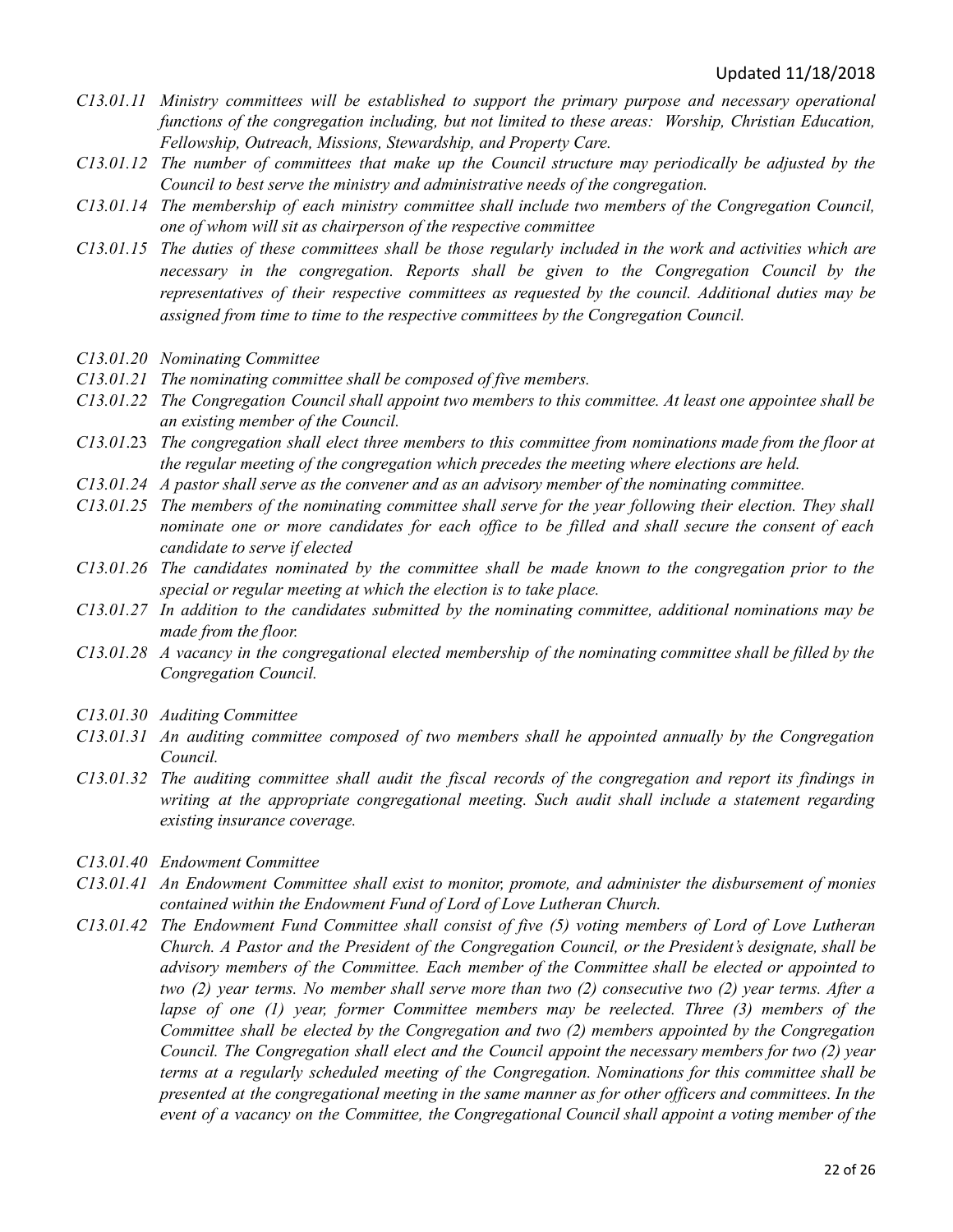*congregation to fill the vacancy until the next regular congregation meeting with elections.*

*C13.01.43 The Endowment Committee shall elect from its membership a chairperson and a recording secretary. a. The Committee Chair, or a chair designated replacement, shall preside at all meetings of the Committee.*

*b. The recording secretary shall maintain complete and accurate minutes of the Committee meetings and supply a copy thereof to each Committee Member. Each member shall keep a complete copy of* minutes to be delivered to his or her successor. The secretary shall also supply a copy of the minutes to *the Congregation Council.*

- *C13.01.44 See C5.05.10 for the purpose and responsibilities of the Endowment Committee.*
- *C13.01.50 Pastoral Call Committee*
- *C13.01.51 A pastoral call committee shall be formed for the purpose recommending (a) candidate(s) to fill pastoral openings.*
- $C13.01.52$  The call committee shall consist of not less than 5 and not more than 9 voting members of the *congregation.*
- *C13.01.53 The congregation shall elect* 5 *members to the call committee at a regular or special meeting.*
- *C13.01.54 The Congregation Council shall appoint additional members to the call committee as necessary to assure adequate representation of all aspects of the congregational membership.*
- *C13.01.55 The term of of ice shall terminate upon the installation of the newly called pastor.*
- *C13.01.60 Finance Committee*
- C13.01.61 The Finance Committee shall oversee all the financial information and assets of Lord of Love. The *duties and responsibilities of the committee shall include, but not be limited to: church financial software, banking, bank accounts, capital campaigns, donation methods, loans, asset management, and insurance.*
- *C13.01.62 The Finance Committee shall report to the Congregation Council through the Ministry of Vision and Coordination.*
- C13.01.63 The Finance Committee shall consist of three (3) voting members of Lord of Love Lutheran Church. One *member will be the elected congregation Treasurer. The remaining two positions will be appointed by the Ministry of Vision and Coordination with the intent to provide a mixture of business, investment, and accounting backgrounds. Members shall be appointed to an initial term of two (2) years. Current* members may be provided the option to extend the term by one  $(1)$  year. No term shall extend more than *four (4) consecutive years.*
- C13.01.64 The Finance Committee shall meet quarterly or as needed to carry out the duties of the committee.
- *C13.01.65 The Finance Committee shall be responsible for maintaining job position descriptions and staf ing for two (2) paid/volunteer positions that report directly to the council Treasurer:*

*Accountant - General responsibilities related to the accurate financial reporting and budgeting for the congregation.*

*Bookkeeper - General responsibilities include data entry into the church financial system; preparation of checks for bill payment including payroll, and receipts.*

*Staf ing of these job positions is with approval of the Ministry of Vision and Coordination.*

*The Congregation Council shall prepare detailed job descriptions of the duties and responsibilities of these positions. Such job descriptions shall be maintained in a manner consistent with other staf positions of the congregation.*

#### **Chapter 14.**

#### **ORGANIZATIONS WITHIN THE CONGREGATION**

C14.0l All organizations within this congregation shall exist to aid it in ministering to the members of this congregation and to all persons who can be reached with the Gospel of Christ. As outgrowths and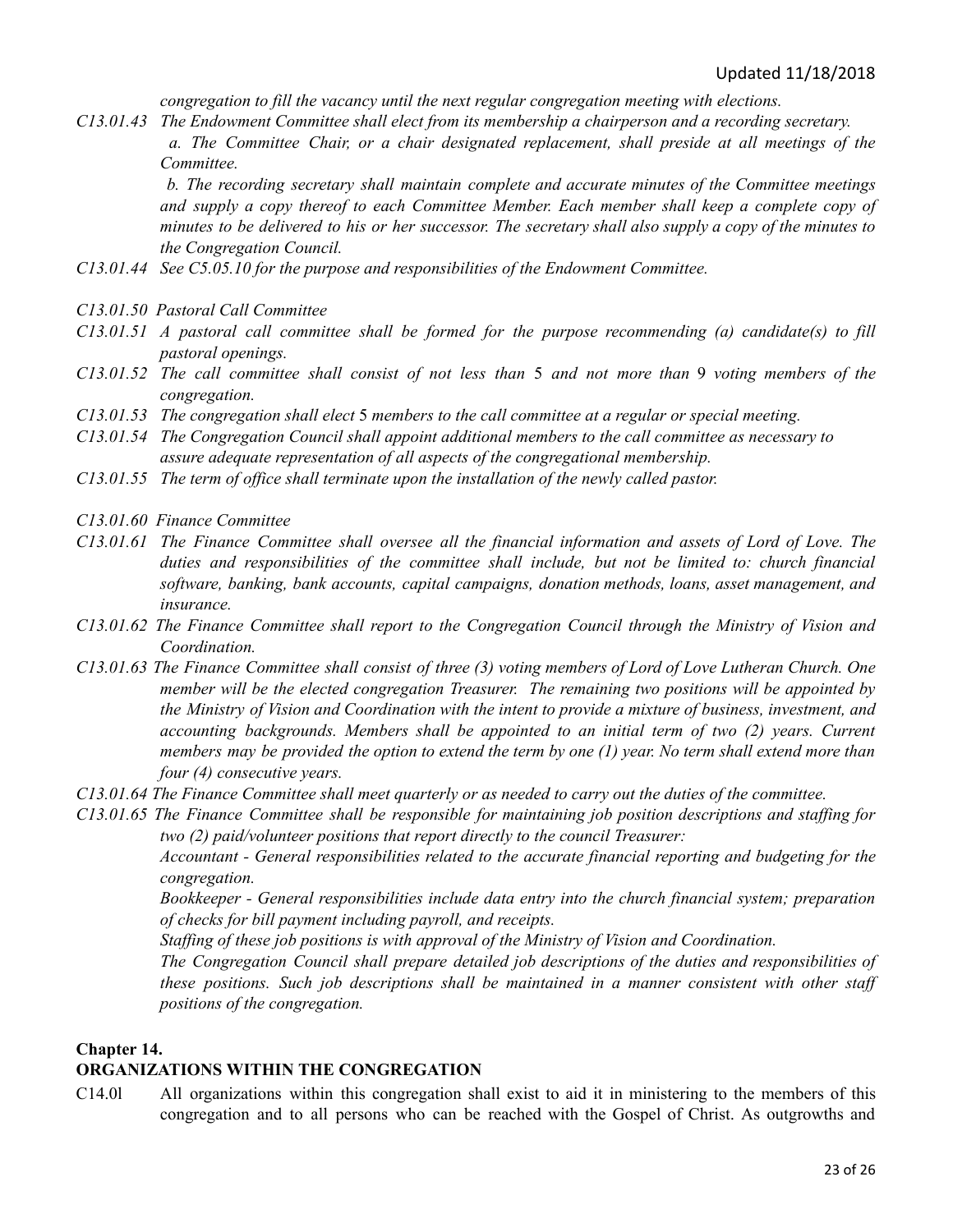expressions of this congregation's life, the organizations are subject to its oversight and direction through the Congregation Council.

- *C14.01.00 Lord of Love Women of the ELCA.*
- $C14.01.01$  This congregation supports the ministry of Lord of Love Women of the ELCA as this organization serves *to support and enhance the total ministry of the congregation.*
- C14.01.02 Lord of Love Women of the ELCA shall make periodic reports to the Congregation Council and to the *regular meeting(s) of the congregation.*
- C14.02. Special interest groups, other than those of the official organizations of the Evangelical Lutheran Church in America, may be organized only after authorization has been given by the Congregation Council.

#### **Chapter 15. DISCIPLINE OF MEMBERS AND ADJUDICATION**

- C.15.1 Discipline of Members
- \*C15.01 Persistent and public denial of the Christian faith, willful or criminal conduct grossly unbecoming a member of the Church of Christ, continual and intentional interference with the ministry of the congregation, or willful and repeated harassment or defamation of member(s) of the congregation is sufficient cause for discipline of a member. Prior to disciplinary action, reconciliation and repentance will be attempted following Matthew 18:15-17, proceeding through these successive steps, as necessary: a) private counsel and admonition by the pastor, b) censure and admonition by the pastor in the presence of two or three witnesses, c) written referral of the matter by the Congregation Council to the vice president of the synod, who will refer it to a consultation panel drawn from the Consultation Committee of the synod, and d) written referral of the matter by the consultation panel to the Committee on Discipline of the synod. If, for any reason, the pastor is unable to administer the admonitions required by paragraphs a. and b. hereof, those steps may be performed by another pastor chosen by the Executive Committee of the Congregation Council.
- \*C15.02. The process for discipline of a member of the congregation shall be governed as prescribed by the chapter on discipline in the *Constitution, Bylaws, and Continuing Resolutions of the Evangelical Lutheran Church in America*. If the counseling, censure, and admonitions pursuant to C15.01 do not result in repentance and amendment of life, charges against the accused member(s) that are specific and in writing may be prepared by the Congregation Council, signed, and submitted to the vice president of the synod. The vice president shall select from the synod's Consultation Committee a panel of five members (three lay persons and two ministers of Word and Sacrament). A copy of the written charges shall be provided to the consultation panel and the accused members(s). The consultation panel, after requesting a written reply to the charges from the accused member(s), shall consider the matter and seek a resolution by means of investigation, consultation, mediation, or whatever other means may seem appropriate. The panel's efforts to reach a mutually agreeable resolution shall continue for no more than 45 days after the matter is submitted to it.
- \*C15.03. If the consultation panel fails to resolve the matter, that panel shall refer the case in writing, including the written charges and the accused member's reply, to the Committee on Discipline of the synod for a hearing. A copy of the panel's written referral shall be delivered to the vice president of the synod, the Congregation Council, and the accused member(s) at the same time it is sent to the Committee on Discipline of the synod. The Executive Committee of the Synod Council shall then select six members from the Committee on Discipline to decide the case, and shall appoint a member of the Synod Council to preside as nonvoting chair. Those six members plus the nonvoting chair comprise the discipline hearing panel for deciding the case. The Congregation Council and the accused member(s) are the parties to the case.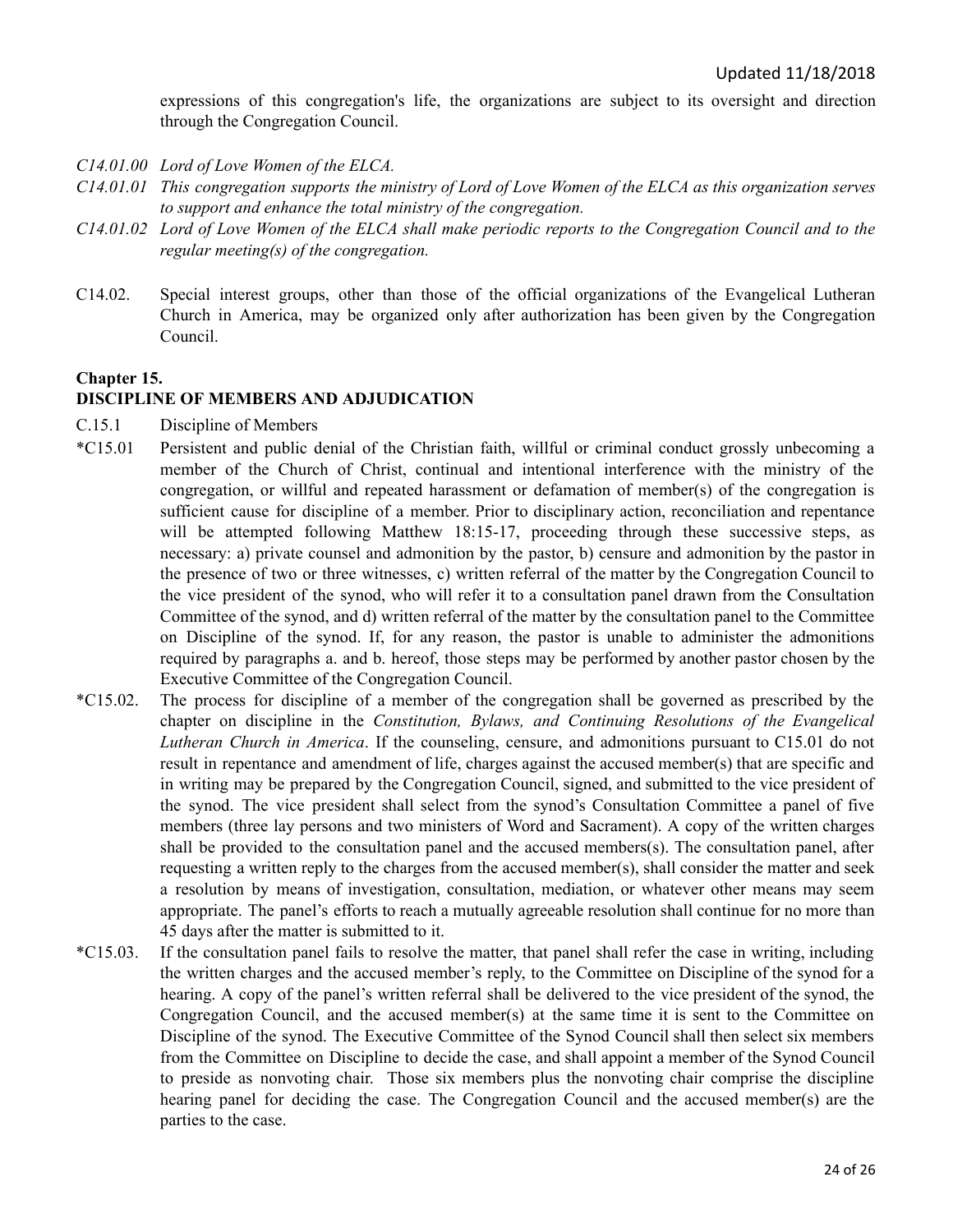- \*C15.04. The discipline hearing panel shall commence and conduct the disciplinary hearing in accordance with the provisions governing discipline of congregation members prescribed in the *Constitution, Bylaws, and Continuing Resolutions of the Evangelical Lutheran Church in America*.
- \*C15.05. By the vote of at least two-thirds of the members of the discipline hearing panel who are present and voting, one of the following disciplinary sanctions can be imposed:
	- a. suspension from the privileges of congregation membership for a designated period of time;
	- b. suspension from the privileges of congregation membership until the pastor and Congregation Council receive evidence, satisfactory to them, of repentance and amendment of life;
	- c. termination of membership in the congregation; or
	- d. termination of membership in the congregation and exclusion from the church property and from all congregation activities.
- \*C15.06. The written decision of the discipline hearing panel shall be sent to the vice president of the synod, the accused member(s), and the Congregation Council as required by the *Constitution, Bylaws, and Continuing Resolutions of the Evangelical Lutheran Church in America.* The decision of the discipline hearing panel shall be implemented by the Congregation Council and recorded in the minutes of the next council meeting.
- \*C15.07. No member of the congregation shall be subject to discipline a second time for offenses that a discipline hearing panel has heard previously and decided pursuant to this chapter.

#### \*C15.10. **Adjudication**

\*C15.11. When there is disagreement among factions within this congregation on a substantive issue that cannot be resolved by the parties, members of this congregation shall have access to the synodical bishop for consultation after informing the chair of the Congregation Council of their intent. If the consultation fails to resolve the issue(s), the Consultation Committee of the synod shall consider the matter. If the Consultation Committee of the synod shall fail to resolve the issue(s), the matter shall be referred to the Synod Council, whose decision shall be final.

#### <span id="page-24-1"></span><span id="page-24-0"></span>**Chapter 16. AMENDMENTS**

- \*C16.01. Unless provision \*C16.04. is applicable, those sections of this constitution that are not required, in accord with the *Model Constitution for Congregations of the Evangelical Lutheran Church in America*, may be amended in the following manner. Amendments may be proposed by at least 10 percent voting members or by the Congregation Council. Proposals must be filed in writing with the Congregation Council 60 days before formal consideration by this congregation at a regular or special Congregation Meeting called for that purpose. The Congregation Council shall notify the congregation's members of the proposal together with the council's recommendations at least 30 days in advance of the meeting. Notification may take place by mail or electronic means, as permitted by state law.
- \*C16.02. An amendment to this constitution, proposed under \*C16.01, shall:
	- a. be approved at a properly called meeting according to this constitution by a majority vote of those voting members present and voting;
	- b. be ratified without change at the next regularly called meeting by a two-thirds vote of those voting members present and voting; and
	- c. have the effective date included in the resolution and noted in the constitution.
- \*C16.03. Any amendments to this constitution that result from the processes provided in \*C16.01. and \*C16.02. shall be sent by the secretary of this congregation to the synod. The synod shall notify the congregation of its decision to approve or disapprove the proposed changes; the changes shall go into effect upon notification that the synod has approved them.
- \*C16.04. This constitution may be amended to bring any section into conformity with a section or sections, either required or not required, of the *Model Constitution for Congregations of the Evangelical*